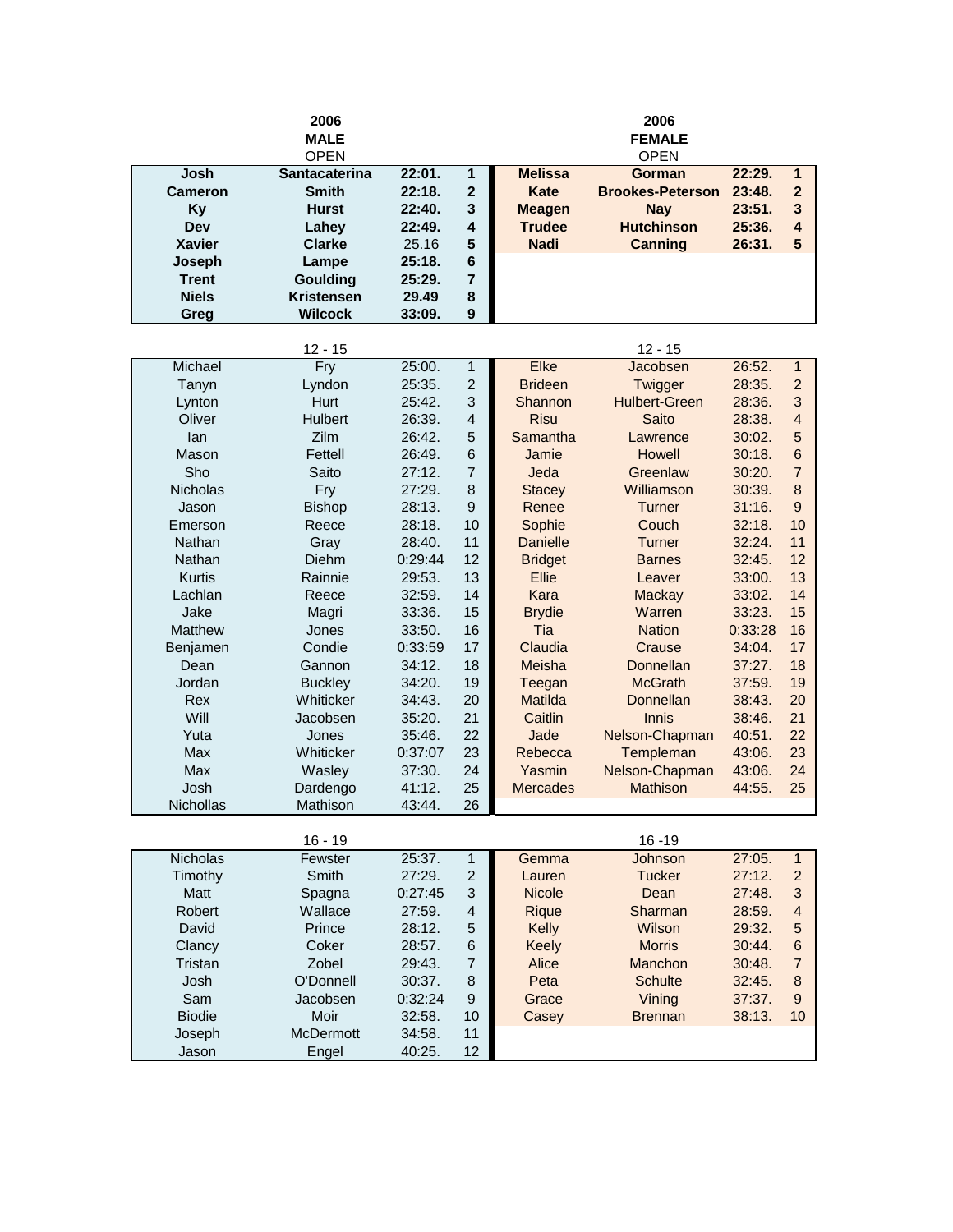|                 | $20 - 24$         |         |                          |                 | $20 - 24$           |         |                  |
|-----------------|-------------------|---------|--------------------------|-----------------|---------------------|---------|------------------|
| Damien          | <b>Bulters</b>    | 0:26:42 | $\mathbf{1}$             | Alanna          | Hale                | 27:43.  | $\mathbf{1}$     |
| <b>Stewart</b>  | Saunders          | 28:41.  | $\overline{2}$           | Tanya           | de Boer             | 27:52.  | $\overline{c}$   |
| Simon           | <b>Richards</b>   | 29:19.  | 3                        | Wendy           | de Boer             | 28:36.  | 3                |
| Luke            | Stafford          | 30:15.  | $\overline{\mathcal{L}}$ | Cassie          | Hoare               | 29:14.  | $\overline{4}$   |
| Duncan          | Scott             | 0:33:59 | 5                        | Amelia          | Kelly               | 30:43.  | 5                |
| Tim             | Sharman           | 34:14.  | 6                        | Rachel          | <b>Bonhote-Mead</b> | 31:31.  | $6\phantom{1}6$  |
| Jason           | Agostino          | 0:34:58 | $\overline{7}$           | Jacqui          | <b>Hunt</b>         | 32:02.  | $\overline{7}$   |
| Damien          | Jones             | 35:03.  | 8                        | Catherine       | Harvey              | 32:30.  | 8                |
| Alexander       | Horn              | 35:36.  | 9                        | <b>Trineane</b> | <b>McGoldrick</b>   | 33:08.  | $\boldsymbol{9}$ |
| David           | <b>McGill</b>     | 36:13.  | 10                       | Kate            | <b>Bailey</b>       | 34:54.  | 10               |
| Tom             | Holt              | 36:46.  | 11                       | Kate            | <b>Masters</b>      | 36:19.  | 11               |
| Tim             | Sedgman           | 38:28.  | 12                       | Salina          | Levett              | 37:46.  | 12               |
| Karlos          | Gobius            | 40:31.  | 13                       | Lauren          | Elder               | 38:34.  | 13               |
| Matthew         | Doherty           | 40:43.  | 14                       | <b>Kasey</b>    | Pitt                | 39:04.  | 14               |
| Jacob           | Prinsloo          | 41:12.  | 15                       | Kate            | Goulding            | 40:08.  | 15               |
|                 |                   |         |                          | Anna            | Seymour             | 40:33.  | 16               |
|                 |                   |         |                          | <b>Jasmine</b>  | Condon              | 40:51.  | 17               |
|                 |                   |         |                          |                 |                     |         |                  |
|                 | $25 - 29$         |         |                          |                 | $25 - 29$           |         |                  |
| lain            | <b>Melhuish</b>   | 24:30.  | $\mathbf{1}$             | Jasmine         | Collins             | 0:26:25 | $\mathbf{1}$     |
| Ben             | Walters           | 28:34.  | $\overline{2}$           | Chelsea         | Ingwersen           | 27:17.  | $\overline{c}$   |
| Colin           | Hannah            | 28:48.  | 3                        | Alison          | Peakman             | 27:38.  | 3                |
| Kurt            | Tutt              | 28:55.  | $\overline{\mathcal{L}}$ | <b>Katie</b>    | Gooddall            | 28:37.  | $\overline{4}$   |
| Matt            | Lamont            | 29:04.  | 5                        | Annalie         | Houston             | 28:42.  | 5                |
| Chris           | Wight             | 29:19.  | 6                        | Tina            | <b>Bowden</b>       | 30:00.  | $6\phantom{1}6$  |
| Joel            | Ryan              | 29:26.  | $\overline{7}$           | <b>Danielle</b> | Loveless            | 30:39.  | $\overline{7}$   |
| Tom             | Silver            | 0:29:57 | 8                        | Carly           | Deeath              | 30:43.  | $\boldsymbol{9}$ |
| Williams        | <b>Phillips</b>   | 30:07.  | 9                        | <b>Kirsty</b>   | Thomson             | 30:43.  | $\bf 8$          |
| Wade            | Smith             | 30:17.  | 10                       | Cissi           | Widen               | 31:30.  | 10               |
| Richard         | Mason             | 30:22.  | 11                       | Veronica        | <b>Monkley</b>      | 33:01.  | 11               |
| Alex            | Pope              | 30:44.  | 12                       | <b>Brooke</b>   | <b>Irvine</b>       | 33:35.  | 12               |
| Chris           | Glover            | 30:49.  | 13                       | <b>Natasha</b>  | Morton              | 33:38.  | 13               |
| Kris            | Pimpini           | 31:18.  | 14                       | Clarissa        | Rayward             | 34:06.  | 14               |
| Damien          | Fanning           | 32:21.  | 15                       | Lee             | O'Brien             | 34:29.  | 15               |
| Arron           | Veltre            | 0:32:27 | 16                       | Samantha        | Cooper              | 36:47.  | 16               |
| Ben             | Goedhart          | 32:40.  | 17                       | Sim             | <b>Hess</b>         | 36:53.  | 17               |
| David           | Colquitt          | 33:27.  | 18                       | <b>Maree</b>    | Yong                | 37:55.  | 18               |
| Mark            | Fritsch           | 33:30.  | 19                       | Rhian           | <b>McCormack</b>    | 38:38.  | 19               |
| Jack            | Wilshaw           | 33:53.  | 20                       | Leah            | Grant-Frost         | 38:43.  | 20               |
| Kieren          | <b>Boyd</b>       | 34:33.  | 21                       | Taryne          | Jay                 | 38:47.  | 21               |
| Michael         | <b>Burmeister</b> | 34:47.  | 22                       | Emma            | Gorman              | 39:32.  | 22               |
| Angus           | <b>Harris</b>     | 35:08.  | 23                       | Renee           | Hinchcliffe         | 40:10.  | 23               |
| Joel            | Cunningham        | 36:44.  | 24                       | Emily           | Reid                | 40:22.  | 24               |
| Andrew          | Eddy              | 39:14.  | 25                       | Rachel          | <b>McDermott</b>    | 40:31.  | 25               |
| Benjamin        | Serrano           | 39:24.  | 26                       | Rachael         | Ryan                | 0:40:43 | 26               |
| Garth           | Donkin            | 39:53.  | 27                       | <b>Frances</b>  | <b>Malone</b>       | 41:51.  | 27               |
| Russell         | Hannah            | 40:50.  | 28                       | Angela          | Delaney             | 0:42:32 | 28               |
| <b>Benedict</b> | Loneragan         | 41:10.  | 29                       | Rebecca         | <b>Afflick</b>      | 44:50.  | 29               |
| Dagmar          | Parnell           | 42:03.  | 30                       | Lynda           | <b>Body</b>         | 45:24.  | 30               |
| <b>Brett</b>    | Ryder             | 0:42:13 | 31                       | <b>Katie</b>    | Evans               | 46:48.  | 31               |
| Riccardo        | Crivellin         | 42:21.  | 32                       | Isobel          | Davidson            | 0:48:26 | 32               |
| Bevan           | Moir              | 43:29.  | 33                       |                 |                     |         |                  |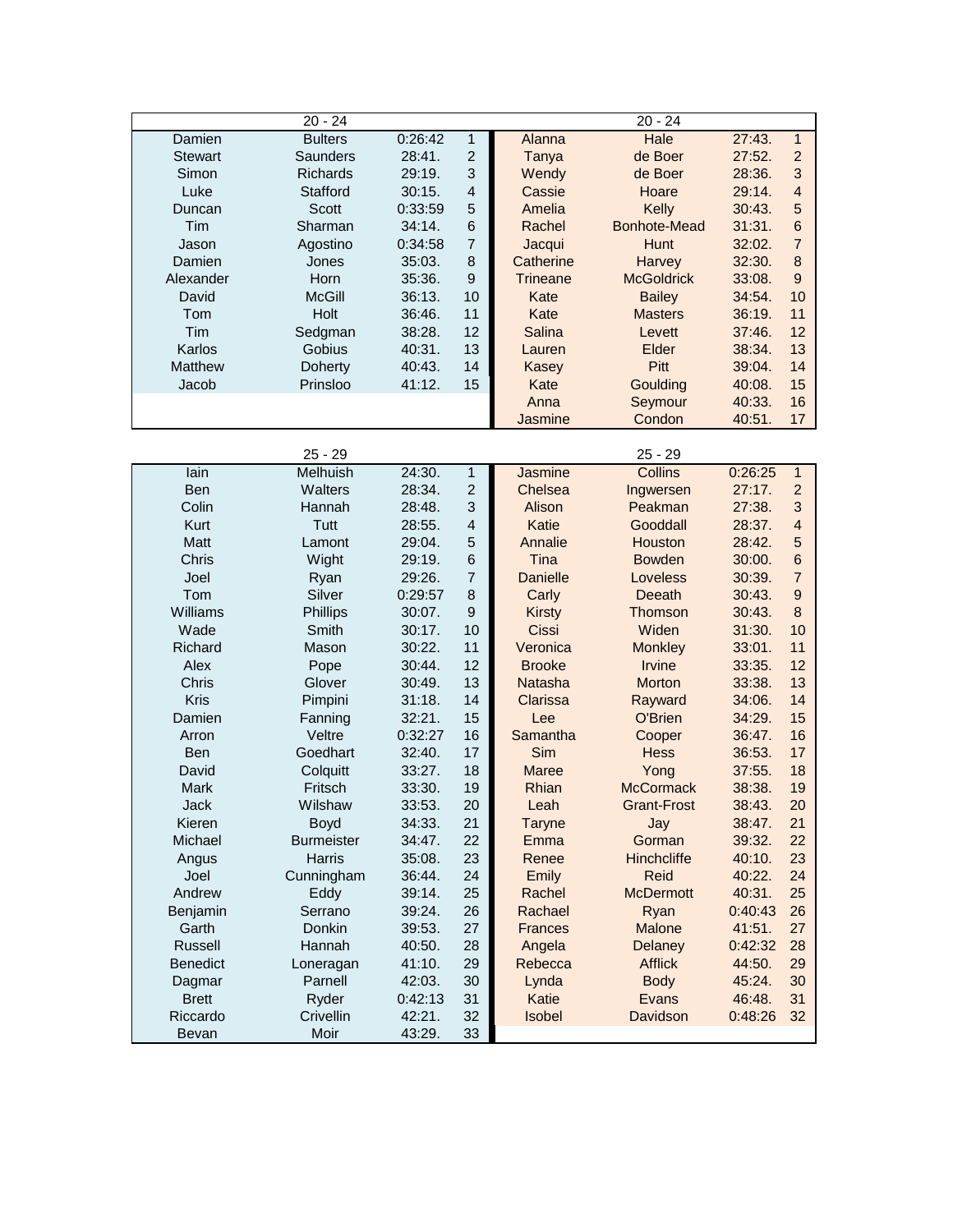| 0:26:25<br>1<br>26:40.<br>$\mathbf{1}$<br>Peter<br><b>Bowlay</b><br>$\overline{c}$<br>$\overline{c}$<br>Troy<br>Strathearn<br>27:02.<br>Rebecca<br>Foxton<br>28:03.<br>3<br>3<br>Justin<br><b>Drew</b><br>28:38.<br>Leigh<br>Fleming<br>0:28:36<br>$\overline{4}$<br>Wilson<br>$\overline{4}$<br>0:28:54<br>Allison<br><b>Hedges</b><br>29:25.<br>Jeremy<br>5<br>Jo<br><b>McConnell</b><br>5<br>Matthew<br>Thomas<br>29:33.<br>31:15.<br>$6\phantom{1}$<br>$6\phantom{1}$<br>Justin<br>McEvoy<br>29:49.<br>Leah<br>Cook<br>32:03.<br>$\overline{7}$<br>$\overline{7}$<br>30:24.<br><b>Kristal</b><br><b>McGlynn</b><br>32:17.<br>Jeremy<br><b>Bennett</b><br>8<br>$\bf 8$<br>Robert<br>Fleming<br>30:28.<br><b>Melissa</b><br><b>Blundell</b><br>32:36.<br>9<br>9<br>Andrew<br>Statham<br>30:34.<br>Jane<br>McCuaig<br>0:33:34<br>10<br>10<br><b>Rick</b><br>Stapleton<br>30:34.<br><b>Tania</b><br>Lewis<br>33:48.<br>11<br>11<br>Simon<br>Heidi<br>Sowerby<br>Jones<br>30:48.<br>34:03.<br>12<br>Karlson<br>12<br>Jamie<br>30:49.<br>Rebecca<br>Levis<br>34:49.<br>13<br>13<br>Fahlbusch<br>Chris<br>Willey<br>30:51.<br>Alison<br>35:04.<br>Paul<br>14<br>14<br>Cromack<br>30:59.<br>Clare<br>35:24.<br>Freeman<br>15<br>Graham<br>15<br>Harley<br>31:31.<br><b>Natalie</b><br>Lincoln<br>36:01.<br>31:32.<br>16<br>16<br>Jamie<br>Kernot<br>Sarah<br>Carless<br>36:12.<br>17<br>17<br>Michael<br>32:06.<br><b>Michelle</b><br>Sbrugnera<br>36:19.<br>Rogan<br>18<br>18<br><b>Mark</b><br>Anderson<br>0:32:18<br><b>Nicky</b><br>Sandon<br>36:20.<br>19<br>19<br>Randall<br>32:28.<br>Virginia<br><b>Hallam</b><br>36:42.<br>Evans<br>Giles<br>Wilson<br>20<br>Julia<br>20<br>32:48.<br>37:04.<br>Fung<br>21<br>Allen<br>21<br>Nicholas<br>33:08.<br>Paula<br>Johnston<br>37:10.<br>22<br>22<br>Robert<br>Chisholm<br>33:10.<br><b>Nicole</b><br><b>Bryant</b><br>37:41.<br>23<br>23<br>Adam<br>Mitchell<br>33:11.<br>Samantha<br>Kennedy<br>38:19.<br>24<br>24<br><b>McGillick</b><br>33:21.<br>Ainsley<br><b>Balke</b><br>38:46.<br>Tyrone<br>25<br>25<br>Warre<br>Daniel<br><b>Brown</b><br>33:22.<br>38:52.<br>Margot<br>26<br>Sue<br>26<br><b>Matthew</b><br>Bevan<br>33:40.<br>Chennell<br>38:57.<br>27<br>27<br>John<br>33:47.<br>Sarah<br>Hulme<br>39:01.<br>Thomson<br>28<br>Chris<br>Mason<br>0:34:48<br>28<br>Susan<br>Cooper<br>39:13.<br>29<br>29<br>Johnstone<br>34:57.<br>Sarah<br>Holloway<br>39:20.<br>Aaron<br>30<br>30<br>Gilmore<br>35:19.<br>Louise<br>39:28.<br>Craig<br>Capling<br>31<br>31<br>Sean<br>Radburn<br>35:32.<br>Jane<br><b>Munro</b><br>39:40.<br>32<br>32<br>Crook<br>35:39.<br>Natasha<br>Reddrop<br>40:08.<br>James<br>33<br>33<br>Tom<br>Stockman<br>35:58.<br><b>Twaddell</b><br>40:22.<br>Joanne<br>34<br>34<br>Shaun<br>Phelan<br>36:36.<br>Deborah<br>40:50.<br>Stening<br>35<br>35<br>36:48.<br>Rachael<br>Hanna<br>42:11.<br>Stephen<br>Connors<br>Alex<br>36<br>36<br><b>Scott</b><br>Jade<br>42:14.<br>37:04.<br>Couquaux<br>McCann<br>37<br>Wheelahan<br>37<br>Damian<br>37:15.<br>Kellie<br>42:28.<br>38<br>Alison<br>38<br>Warren<br>37:27.<br><b>Hewitt</b><br>43:02.<br>Ferguson<br>39<br>39<br>43:11.<br>37:46.<br><b>Felicity</b><br><b>Stening</b><br><b>Brannan</b><br>Lucas<br>38:21.<br>Steven<br><b>Bennetts</b><br>40<br>Hindson<br>43:28.<br>40<br>Joanne<br>38:23.<br>41<br><b>Bhai</b><br>43:34.<br>41<br>Jamie<br>Osborn<br>Amina<br>42<br>Marshall<br>38:34.<br>Alison<br>Mason<br>44:49.<br>42<br>Matty<br><b>Ric</b><br>43<br>Hulme<br>0:38:53<br>Kim<br><b>Tanner</b><br>44:59.<br>43<br>Michael<br>Alvisse<br>39:15.<br>44<br>Sian<br>45:02.<br>44<br><b>Breen</b><br>45<br><b>Belinda</b><br>45<br><b>Brett</b><br><b>Beutel</b><br>39:26.<br>Smith<br>47:17.<br>46<br>46<br>Tristan<br>Harris<br>39:46.<br>Heather<br><b>Nunn</b><br>47:22.<br>47<br><b>Clark</b><br>47<br>Paul<br><b>Boyd</b><br>40:13.<br><b>Melissa</b><br>0:48:39<br>Luke<br>Wallace<br>0:40:23<br>48<br>Witham<br>48:53.<br>48<br>Leanne<br>Julia<br>Samuel<br><b>Bickford</b><br>40:26.<br>49<br>Hall<br>49<br>49:04.<br>Christian<br>Harch<br>40:31.<br>50<br>Marnie<br>Munn<br>49:38.<br>50<br>Cribb<br>Mark<br>41:03.<br>51<br>Sue-Anne<br>51<br>Chapman<br>49:46.<br>Scott<br>Garrett<br>41:43.<br>52<br><b>Baini</b><br>52<br>Tanya<br>56:40.<br>Frawley<br>David<br>O'Connor<br>41:50.<br>53<br>Cheryl<br>53<br>0:59:04<br>54<br>Paul<br>Bowden<br>42:10.<br>Clare<br>Mathison<br>59:54.<br>54<br>55<br>Purtill<br>43:01.<br>Dean | $30 - 34$ |  |               | $30 - 34$ |  |
|-----------------------------------------------------------------------------------------------------------------------------------------------------------------------------------------------------------------------------------------------------------------------------------------------------------------------------------------------------------------------------------------------------------------------------------------------------------------------------------------------------------------------------------------------------------------------------------------------------------------------------------------------------------------------------------------------------------------------------------------------------------------------------------------------------------------------------------------------------------------------------------------------------------------------------------------------------------------------------------------------------------------------------------------------------------------------------------------------------------------------------------------------------------------------------------------------------------------------------------------------------------------------------------------------------------------------------------------------------------------------------------------------------------------------------------------------------------------------------------------------------------------------------------------------------------------------------------------------------------------------------------------------------------------------------------------------------------------------------------------------------------------------------------------------------------------------------------------------------------------------------------------------------------------------------------------------------------------------------------------------------------------------------------------------------------------------------------------------------------------------------------------------------------------------------------------------------------------------------------------------------------------------------------------------------------------------------------------------------------------------------------------------------------------------------------------------------------------------------------------------------------------------------------------------------------------------------------------------------------------------------------------------------------------------------------------------------------------------------------------------------------------------------------------------------------------------------------------------------------------------------------------------------------------------------------------------------------------------------------------------------------------------------------------------------------------------------------------------------------------------------------------------------------------------------------------------------------------------------------------------------------------------------------------------------------------------------------------------------------------------------------------------------------------------------------------------------------------------------------------------------------------------------------------------------------------------------------------------------------------------------------------------------------------------------------------------------------------------------------------------------------------------------------------------------------------------------------------------------------------------------------------------------------------------------------------------------------------------------------------------------------------------------------------------------------------------------------------------------------------------------------------------------------------------------------------------------------------------------------------------------------------------------------------------------------------------------------------------------------------------------------------------------------------------------------------------------------------------------------------|-----------|--|---------------|-----------|--|
|                                                                                                                                                                                                                                                                                                                                                                                                                                                                                                                                                                                                                                                                                                                                                                                                                                                                                                                                                                                                                                                                                                                                                                                                                                                                                                                                                                                                                                                                                                                                                                                                                                                                                                                                                                                                                                                                                                                                                                                                                                                                                                                                                                                                                                                                                                                                                                                                                                                                                                                                                                                                                                                                                                                                                                                                                                                                                                                                                                                                                                                                                                                                                                                                                                                                                                                                                                                                                                                                                                                                                                                                                                                                                                                                                                                                                                                                                                                                                                                                                                                                                                                                                                                                                                                                                                                                                                                                                                                                                         | Thiel     |  | <b>Kirsty</b> |           |  |
|                                                                                                                                                                                                                                                                                                                                                                                                                                                                                                                                                                                                                                                                                                                                                                                                                                                                                                                                                                                                                                                                                                                                                                                                                                                                                                                                                                                                                                                                                                                                                                                                                                                                                                                                                                                                                                                                                                                                                                                                                                                                                                                                                                                                                                                                                                                                                                                                                                                                                                                                                                                                                                                                                                                                                                                                                                                                                                                                                                                                                                                                                                                                                                                                                                                                                                                                                                                                                                                                                                                                                                                                                                                                                                                                                                                                                                                                                                                                                                                                                                                                                                                                                                                                                                                                                                                                                                                                                                                                                         |           |  |               |           |  |
|                                                                                                                                                                                                                                                                                                                                                                                                                                                                                                                                                                                                                                                                                                                                                                                                                                                                                                                                                                                                                                                                                                                                                                                                                                                                                                                                                                                                                                                                                                                                                                                                                                                                                                                                                                                                                                                                                                                                                                                                                                                                                                                                                                                                                                                                                                                                                                                                                                                                                                                                                                                                                                                                                                                                                                                                                                                                                                                                                                                                                                                                                                                                                                                                                                                                                                                                                                                                                                                                                                                                                                                                                                                                                                                                                                                                                                                                                                                                                                                                                                                                                                                                                                                                                                                                                                                                                                                                                                                                                         |           |  |               |           |  |
|                                                                                                                                                                                                                                                                                                                                                                                                                                                                                                                                                                                                                                                                                                                                                                                                                                                                                                                                                                                                                                                                                                                                                                                                                                                                                                                                                                                                                                                                                                                                                                                                                                                                                                                                                                                                                                                                                                                                                                                                                                                                                                                                                                                                                                                                                                                                                                                                                                                                                                                                                                                                                                                                                                                                                                                                                                                                                                                                                                                                                                                                                                                                                                                                                                                                                                                                                                                                                                                                                                                                                                                                                                                                                                                                                                                                                                                                                                                                                                                                                                                                                                                                                                                                                                                                                                                                                                                                                                                                                         |           |  |               |           |  |
|                                                                                                                                                                                                                                                                                                                                                                                                                                                                                                                                                                                                                                                                                                                                                                                                                                                                                                                                                                                                                                                                                                                                                                                                                                                                                                                                                                                                                                                                                                                                                                                                                                                                                                                                                                                                                                                                                                                                                                                                                                                                                                                                                                                                                                                                                                                                                                                                                                                                                                                                                                                                                                                                                                                                                                                                                                                                                                                                                                                                                                                                                                                                                                                                                                                                                                                                                                                                                                                                                                                                                                                                                                                                                                                                                                                                                                                                                                                                                                                                                                                                                                                                                                                                                                                                                                                                                                                                                                                                                         |           |  |               |           |  |
|                                                                                                                                                                                                                                                                                                                                                                                                                                                                                                                                                                                                                                                                                                                                                                                                                                                                                                                                                                                                                                                                                                                                                                                                                                                                                                                                                                                                                                                                                                                                                                                                                                                                                                                                                                                                                                                                                                                                                                                                                                                                                                                                                                                                                                                                                                                                                                                                                                                                                                                                                                                                                                                                                                                                                                                                                                                                                                                                                                                                                                                                                                                                                                                                                                                                                                                                                                                                                                                                                                                                                                                                                                                                                                                                                                                                                                                                                                                                                                                                                                                                                                                                                                                                                                                                                                                                                                                                                                                                                         |           |  |               |           |  |
|                                                                                                                                                                                                                                                                                                                                                                                                                                                                                                                                                                                                                                                                                                                                                                                                                                                                                                                                                                                                                                                                                                                                                                                                                                                                                                                                                                                                                                                                                                                                                                                                                                                                                                                                                                                                                                                                                                                                                                                                                                                                                                                                                                                                                                                                                                                                                                                                                                                                                                                                                                                                                                                                                                                                                                                                                                                                                                                                                                                                                                                                                                                                                                                                                                                                                                                                                                                                                                                                                                                                                                                                                                                                                                                                                                                                                                                                                                                                                                                                                                                                                                                                                                                                                                                                                                                                                                                                                                                                                         |           |  |               |           |  |
|                                                                                                                                                                                                                                                                                                                                                                                                                                                                                                                                                                                                                                                                                                                                                                                                                                                                                                                                                                                                                                                                                                                                                                                                                                                                                                                                                                                                                                                                                                                                                                                                                                                                                                                                                                                                                                                                                                                                                                                                                                                                                                                                                                                                                                                                                                                                                                                                                                                                                                                                                                                                                                                                                                                                                                                                                                                                                                                                                                                                                                                                                                                                                                                                                                                                                                                                                                                                                                                                                                                                                                                                                                                                                                                                                                                                                                                                                                                                                                                                                                                                                                                                                                                                                                                                                                                                                                                                                                                                                         |           |  |               |           |  |
|                                                                                                                                                                                                                                                                                                                                                                                                                                                                                                                                                                                                                                                                                                                                                                                                                                                                                                                                                                                                                                                                                                                                                                                                                                                                                                                                                                                                                                                                                                                                                                                                                                                                                                                                                                                                                                                                                                                                                                                                                                                                                                                                                                                                                                                                                                                                                                                                                                                                                                                                                                                                                                                                                                                                                                                                                                                                                                                                                                                                                                                                                                                                                                                                                                                                                                                                                                                                                                                                                                                                                                                                                                                                                                                                                                                                                                                                                                                                                                                                                                                                                                                                                                                                                                                                                                                                                                                                                                                                                         |           |  |               |           |  |
|                                                                                                                                                                                                                                                                                                                                                                                                                                                                                                                                                                                                                                                                                                                                                                                                                                                                                                                                                                                                                                                                                                                                                                                                                                                                                                                                                                                                                                                                                                                                                                                                                                                                                                                                                                                                                                                                                                                                                                                                                                                                                                                                                                                                                                                                                                                                                                                                                                                                                                                                                                                                                                                                                                                                                                                                                                                                                                                                                                                                                                                                                                                                                                                                                                                                                                                                                                                                                                                                                                                                                                                                                                                                                                                                                                                                                                                                                                                                                                                                                                                                                                                                                                                                                                                                                                                                                                                                                                                                                         |           |  |               |           |  |
|                                                                                                                                                                                                                                                                                                                                                                                                                                                                                                                                                                                                                                                                                                                                                                                                                                                                                                                                                                                                                                                                                                                                                                                                                                                                                                                                                                                                                                                                                                                                                                                                                                                                                                                                                                                                                                                                                                                                                                                                                                                                                                                                                                                                                                                                                                                                                                                                                                                                                                                                                                                                                                                                                                                                                                                                                                                                                                                                                                                                                                                                                                                                                                                                                                                                                                                                                                                                                                                                                                                                                                                                                                                                                                                                                                                                                                                                                                                                                                                                                                                                                                                                                                                                                                                                                                                                                                                                                                                                                         |           |  |               |           |  |
|                                                                                                                                                                                                                                                                                                                                                                                                                                                                                                                                                                                                                                                                                                                                                                                                                                                                                                                                                                                                                                                                                                                                                                                                                                                                                                                                                                                                                                                                                                                                                                                                                                                                                                                                                                                                                                                                                                                                                                                                                                                                                                                                                                                                                                                                                                                                                                                                                                                                                                                                                                                                                                                                                                                                                                                                                                                                                                                                                                                                                                                                                                                                                                                                                                                                                                                                                                                                                                                                                                                                                                                                                                                                                                                                                                                                                                                                                                                                                                                                                                                                                                                                                                                                                                                                                                                                                                                                                                                                                         |           |  |               |           |  |
|                                                                                                                                                                                                                                                                                                                                                                                                                                                                                                                                                                                                                                                                                                                                                                                                                                                                                                                                                                                                                                                                                                                                                                                                                                                                                                                                                                                                                                                                                                                                                                                                                                                                                                                                                                                                                                                                                                                                                                                                                                                                                                                                                                                                                                                                                                                                                                                                                                                                                                                                                                                                                                                                                                                                                                                                                                                                                                                                                                                                                                                                                                                                                                                                                                                                                                                                                                                                                                                                                                                                                                                                                                                                                                                                                                                                                                                                                                                                                                                                                                                                                                                                                                                                                                                                                                                                                                                                                                                                                         |           |  |               |           |  |
|                                                                                                                                                                                                                                                                                                                                                                                                                                                                                                                                                                                                                                                                                                                                                                                                                                                                                                                                                                                                                                                                                                                                                                                                                                                                                                                                                                                                                                                                                                                                                                                                                                                                                                                                                                                                                                                                                                                                                                                                                                                                                                                                                                                                                                                                                                                                                                                                                                                                                                                                                                                                                                                                                                                                                                                                                                                                                                                                                                                                                                                                                                                                                                                                                                                                                                                                                                                                                                                                                                                                                                                                                                                                                                                                                                                                                                                                                                                                                                                                                                                                                                                                                                                                                                                                                                                                                                                                                                                                                         |           |  |               |           |  |
|                                                                                                                                                                                                                                                                                                                                                                                                                                                                                                                                                                                                                                                                                                                                                                                                                                                                                                                                                                                                                                                                                                                                                                                                                                                                                                                                                                                                                                                                                                                                                                                                                                                                                                                                                                                                                                                                                                                                                                                                                                                                                                                                                                                                                                                                                                                                                                                                                                                                                                                                                                                                                                                                                                                                                                                                                                                                                                                                                                                                                                                                                                                                                                                                                                                                                                                                                                                                                                                                                                                                                                                                                                                                                                                                                                                                                                                                                                                                                                                                                                                                                                                                                                                                                                                                                                                                                                                                                                                                                         |           |  |               |           |  |
|                                                                                                                                                                                                                                                                                                                                                                                                                                                                                                                                                                                                                                                                                                                                                                                                                                                                                                                                                                                                                                                                                                                                                                                                                                                                                                                                                                                                                                                                                                                                                                                                                                                                                                                                                                                                                                                                                                                                                                                                                                                                                                                                                                                                                                                                                                                                                                                                                                                                                                                                                                                                                                                                                                                                                                                                                                                                                                                                                                                                                                                                                                                                                                                                                                                                                                                                                                                                                                                                                                                                                                                                                                                                                                                                                                                                                                                                                                                                                                                                                                                                                                                                                                                                                                                                                                                                                                                                                                                                                         |           |  |               |           |  |
|                                                                                                                                                                                                                                                                                                                                                                                                                                                                                                                                                                                                                                                                                                                                                                                                                                                                                                                                                                                                                                                                                                                                                                                                                                                                                                                                                                                                                                                                                                                                                                                                                                                                                                                                                                                                                                                                                                                                                                                                                                                                                                                                                                                                                                                                                                                                                                                                                                                                                                                                                                                                                                                                                                                                                                                                                                                                                                                                                                                                                                                                                                                                                                                                                                                                                                                                                                                                                                                                                                                                                                                                                                                                                                                                                                                                                                                                                                                                                                                                                                                                                                                                                                                                                                                                                                                                                                                                                                                                                         |           |  |               |           |  |
|                                                                                                                                                                                                                                                                                                                                                                                                                                                                                                                                                                                                                                                                                                                                                                                                                                                                                                                                                                                                                                                                                                                                                                                                                                                                                                                                                                                                                                                                                                                                                                                                                                                                                                                                                                                                                                                                                                                                                                                                                                                                                                                                                                                                                                                                                                                                                                                                                                                                                                                                                                                                                                                                                                                                                                                                                                                                                                                                                                                                                                                                                                                                                                                                                                                                                                                                                                                                                                                                                                                                                                                                                                                                                                                                                                                                                                                                                                                                                                                                                                                                                                                                                                                                                                                                                                                                                                                                                                                                                         |           |  |               |           |  |
|                                                                                                                                                                                                                                                                                                                                                                                                                                                                                                                                                                                                                                                                                                                                                                                                                                                                                                                                                                                                                                                                                                                                                                                                                                                                                                                                                                                                                                                                                                                                                                                                                                                                                                                                                                                                                                                                                                                                                                                                                                                                                                                                                                                                                                                                                                                                                                                                                                                                                                                                                                                                                                                                                                                                                                                                                                                                                                                                                                                                                                                                                                                                                                                                                                                                                                                                                                                                                                                                                                                                                                                                                                                                                                                                                                                                                                                                                                                                                                                                                                                                                                                                                                                                                                                                                                                                                                                                                                                                                         |           |  |               |           |  |
|                                                                                                                                                                                                                                                                                                                                                                                                                                                                                                                                                                                                                                                                                                                                                                                                                                                                                                                                                                                                                                                                                                                                                                                                                                                                                                                                                                                                                                                                                                                                                                                                                                                                                                                                                                                                                                                                                                                                                                                                                                                                                                                                                                                                                                                                                                                                                                                                                                                                                                                                                                                                                                                                                                                                                                                                                                                                                                                                                                                                                                                                                                                                                                                                                                                                                                                                                                                                                                                                                                                                                                                                                                                                                                                                                                                                                                                                                                                                                                                                                                                                                                                                                                                                                                                                                                                                                                                                                                                                                         |           |  |               |           |  |
|                                                                                                                                                                                                                                                                                                                                                                                                                                                                                                                                                                                                                                                                                                                                                                                                                                                                                                                                                                                                                                                                                                                                                                                                                                                                                                                                                                                                                                                                                                                                                                                                                                                                                                                                                                                                                                                                                                                                                                                                                                                                                                                                                                                                                                                                                                                                                                                                                                                                                                                                                                                                                                                                                                                                                                                                                                                                                                                                                                                                                                                                                                                                                                                                                                                                                                                                                                                                                                                                                                                                                                                                                                                                                                                                                                                                                                                                                                                                                                                                                                                                                                                                                                                                                                                                                                                                                                                                                                                                                         |           |  |               |           |  |
|                                                                                                                                                                                                                                                                                                                                                                                                                                                                                                                                                                                                                                                                                                                                                                                                                                                                                                                                                                                                                                                                                                                                                                                                                                                                                                                                                                                                                                                                                                                                                                                                                                                                                                                                                                                                                                                                                                                                                                                                                                                                                                                                                                                                                                                                                                                                                                                                                                                                                                                                                                                                                                                                                                                                                                                                                                                                                                                                                                                                                                                                                                                                                                                                                                                                                                                                                                                                                                                                                                                                                                                                                                                                                                                                                                                                                                                                                                                                                                                                                                                                                                                                                                                                                                                                                                                                                                                                                                                                                         |           |  |               |           |  |
|                                                                                                                                                                                                                                                                                                                                                                                                                                                                                                                                                                                                                                                                                                                                                                                                                                                                                                                                                                                                                                                                                                                                                                                                                                                                                                                                                                                                                                                                                                                                                                                                                                                                                                                                                                                                                                                                                                                                                                                                                                                                                                                                                                                                                                                                                                                                                                                                                                                                                                                                                                                                                                                                                                                                                                                                                                                                                                                                                                                                                                                                                                                                                                                                                                                                                                                                                                                                                                                                                                                                                                                                                                                                                                                                                                                                                                                                                                                                                                                                                                                                                                                                                                                                                                                                                                                                                                                                                                                                                         |           |  |               |           |  |
|                                                                                                                                                                                                                                                                                                                                                                                                                                                                                                                                                                                                                                                                                                                                                                                                                                                                                                                                                                                                                                                                                                                                                                                                                                                                                                                                                                                                                                                                                                                                                                                                                                                                                                                                                                                                                                                                                                                                                                                                                                                                                                                                                                                                                                                                                                                                                                                                                                                                                                                                                                                                                                                                                                                                                                                                                                                                                                                                                                                                                                                                                                                                                                                                                                                                                                                                                                                                                                                                                                                                                                                                                                                                                                                                                                                                                                                                                                                                                                                                                                                                                                                                                                                                                                                                                                                                                                                                                                                                                         |           |  |               |           |  |
|                                                                                                                                                                                                                                                                                                                                                                                                                                                                                                                                                                                                                                                                                                                                                                                                                                                                                                                                                                                                                                                                                                                                                                                                                                                                                                                                                                                                                                                                                                                                                                                                                                                                                                                                                                                                                                                                                                                                                                                                                                                                                                                                                                                                                                                                                                                                                                                                                                                                                                                                                                                                                                                                                                                                                                                                                                                                                                                                                                                                                                                                                                                                                                                                                                                                                                                                                                                                                                                                                                                                                                                                                                                                                                                                                                                                                                                                                                                                                                                                                                                                                                                                                                                                                                                                                                                                                                                                                                                                                         |           |  |               |           |  |
|                                                                                                                                                                                                                                                                                                                                                                                                                                                                                                                                                                                                                                                                                                                                                                                                                                                                                                                                                                                                                                                                                                                                                                                                                                                                                                                                                                                                                                                                                                                                                                                                                                                                                                                                                                                                                                                                                                                                                                                                                                                                                                                                                                                                                                                                                                                                                                                                                                                                                                                                                                                                                                                                                                                                                                                                                                                                                                                                                                                                                                                                                                                                                                                                                                                                                                                                                                                                                                                                                                                                                                                                                                                                                                                                                                                                                                                                                                                                                                                                                                                                                                                                                                                                                                                                                                                                                                                                                                                                                         |           |  |               |           |  |
|                                                                                                                                                                                                                                                                                                                                                                                                                                                                                                                                                                                                                                                                                                                                                                                                                                                                                                                                                                                                                                                                                                                                                                                                                                                                                                                                                                                                                                                                                                                                                                                                                                                                                                                                                                                                                                                                                                                                                                                                                                                                                                                                                                                                                                                                                                                                                                                                                                                                                                                                                                                                                                                                                                                                                                                                                                                                                                                                                                                                                                                                                                                                                                                                                                                                                                                                                                                                                                                                                                                                                                                                                                                                                                                                                                                                                                                                                                                                                                                                                                                                                                                                                                                                                                                                                                                                                                                                                                                                                         |           |  |               |           |  |
|                                                                                                                                                                                                                                                                                                                                                                                                                                                                                                                                                                                                                                                                                                                                                                                                                                                                                                                                                                                                                                                                                                                                                                                                                                                                                                                                                                                                                                                                                                                                                                                                                                                                                                                                                                                                                                                                                                                                                                                                                                                                                                                                                                                                                                                                                                                                                                                                                                                                                                                                                                                                                                                                                                                                                                                                                                                                                                                                                                                                                                                                                                                                                                                                                                                                                                                                                                                                                                                                                                                                                                                                                                                                                                                                                                                                                                                                                                                                                                                                                                                                                                                                                                                                                                                                                                                                                                                                                                                                                         |           |  |               |           |  |
|                                                                                                                                                                                                                                                                                                                                                                                                                                                                                                                                                                                                                                                                                                                                                                                                                                                                                                                                                                                                                                                                                                                                                                                                                                                                                                                                                                                                                                                                                                                                                                                                                                                                                                                                                                                                                                                                                                                                                                                                                                                                                                                                                                                                                                                                                                                                                                                                                                                                                                                                                                                                                                                                                                                                                                                                                                                                                                                                                                                                                                                                                                                                                                                                                                                                                                                                                                                                                                                                                                                                                                                                                                                                                                                                                                                                                                                                                                                                                                                                                                                                                                                                                                                                                                                                                                                                                                                                                                                                                         |           |  |               |           |  |
|                                                                                                                                                                                                                                                                                                                                                                                                                                                                                                                                                                                                                                                                                                                                                                                                                                                                                                                                                                                                                                                                                                                                                                                                                                                                                                                                                                                                                                                                                                                                                                                                                                                                                                                                                                                                                                                                                                                                                                                                                                                                                                                                                                                                                                                                                                                                                                                                                                                                                                                                                                                                                                                                                                                                                                                                                                                                                                                                                                                                                                                                                                                                                                                                                                                                                                                                                                                                                                                                                                                                                                                                                                                                                                                                                                                                                                                                                                                                                                                                                                                                                                                                                                                                                                                                                                                                                                                                                                                                                         |           |  |               |           |  |
|                                                                                                                                                                                                                                                                                                                                                                                                                                                                                                                                                                                                                                                                                                                                                                                                                                                                                                                                                                                                                                                                                                                                                                                                                                                                                                                                                                                                                                                                                                                                                                                                                                                                                                                                                                                                                                                                                                                                                                                                                                                                                                                                                                                                                                                                                                                                                                                                                                                                                                                                                                                                                                                                                                                                                                                                                                                                                                                                                                                                                                                                                                                                                                                                                                                                                                                                                                                                                                                                                                                                                                                                                                                                                                                                                                                                                                                                                                                                                                                                                                                                                                                                                                                                                                                                                                                                                                                                                                                                                         |           |  |               |           |  |
|                                                                                                                                                                                                                                                                                                                                                                                                                                                                                                                                                                                                                                                                                                                                                                                                                                                                                                                                                                                                                                                                                                                                                                                                                                                                                                                                                                                                                                                                                                                                                                                                                                                                                                                                                                                                                                                                                                                                                                                                                                                                                                                                                                                                                                                                                                                                                                                                                                                                                                                                                                                                                                                                                                                                                                                                                                                                                                                                                                                                                                                                                                                                                                                                                                                                                                                                                                                                                                                                                                                                                                                                                                                                                                                                                                                                                                                                                                                                                                                                                                                                                                                                                                                                                                                                                                                                                                                                                                                                                         |           |  |               |           |  |
|                                                                                                                                                                                                                                                                                                                                                                                                                                                                                                                                                                                                                                                                                                                                                                                                                                                                                                                                                                                                                                                                                                                                                                                                                                                                                                                                                                                                                                                                                                                                                                                                                                                                                                                                                                                                                                                                                                                                                                                                                                                                                                                                                                                                                                                                                                                                                                                                                                                                                                                                                                                                                                                                                                                                                                                                                                                                                                                                                                                                                                                                                                                                                                                                                                                                                                                                                                                                                                                                                                                                                                                                                                                                                                                                                                                                                                                                                                                                                                                                                                                                                                                                                                                                                                                                                                                                                                                                                                                                                         |           |  |               |           |  |
|                                                                                                                                                                                                                                                                                                                                                                                                                                                                                                                                                                                                                                                                                                                                                                                                                                                                                                                                                                                                                                                                                                                                                                                                                                                                                                                                                                                                                                                                                                                                                                                                                                                                                                                                                                                                                                                                                                                                                                                                                                                                                                                                                                                                                                                                                                                                                                                                                                                                                                                                                                                                                                                                                                                                                                                                                                                                                                                                                                                                                                                                                                                                                                                                                                                                                                                                                                                                                                                                                                                                                                                                                                                                                                                                                                                                                                                                                                                                                                                                                                                                                                                                                                                                                                                                                                                                                                                                                                                                                         |           |  |               |           |  |
|                                                                                                                                                                                                                                                                                                                                                                                                                                                                                                                                                                                                                                                                                                                                                                                                                                                                                                                                                                                                                                                                                                                                                                                                                                                                                                                                                                                                                                                                                                                                                                                                                                                                                                                                                                                                                                                                                                                                                                                                                                                                                                                                                                                                                                                                                                                                                                                                                                                                                                                                                                                                                                                                                                                                                                                                                                                                                                                                                                                                                                                                                                                                                                                                                                                                                                                                                                                                                                                                                                                                                                                                                                                                                                                                                                                                                                                                                                                                                                                                                                                                                                                                                                                                                                                                                                                                                                                                                                                                                         |           |  |               |           |  |
|                                                                                                                                                                                                                                                                                                                                                                                                                                                                                                                                                                                                                                                                                                                                                                                                                                                                                                                                                                                                                                                                                                                                                                                                                                                                                                                                                                                                                                                                                                                                                                                                                                                                                                                                                                                                                                                                                                                                                                                                                                                                                                                                                                                                                                                                                                                                                                                                                                                                                                                                                                                                                                                                                                                                                                                                                                                                                                                                                                                                                                                                                                                                                                                                                                                                                                                                                                                                                                                                                                                                                                                                                                                                                                                                                                                                                                                                                                                                                                                                                                                                                                                                                                                                                                                                                                                                                                                                                                                                                         |           |  |               |           |  |
|                                                                                                                                                                                                                                                                                                                                                                                                                                                                                                                                                                                                                                                                                                                                                                                                                                                                                                                                                                                                                                                                                                                                                                                                                                                                                                                                                                                                                                                                                                                                                                                                                                                                                                                                                                                                                                                                                                                                                                                                                                                                                                                                                                                                                                                                                                                                                                                                                                                                                                                                                                                                                                                                                                                                                                                                                                                                                                                                                                                                                                                                                                                                                                                                                                                                                                                                                                                                                                                                                                                                                                                                                                                                                                                                                                                                                                                                                                                                                                                                                                                                                                                                                                                                                                                                                                                                                                                                                                                                                         |           |  |               |           |  |
|                                                                                                                                                                                                                                                                                                                                                                                                                                                                                                                                                                                                                                                                                                                                                                                                                                                                                                                                                                                                                                                                                                                                                                                                                                                                                                                                                                                                                                                                                                                                                                                                                                                                                                                                                                                                                                                                                                                                                                                                                                                                                                                                                                                                                                                                                                                                                                                                                                                                                                                                                                                                                                                                                                                                                                                                                                                                                                                                                                                                                                                                                                                                                                                                                                                                                                                                                                                                                                                                                                                                                                                                                                                                                                                                                                                                                                                                                                                                                                                                                                                                                                                                                                                                                                                                                                                                                                                                                                                                                         |           |  |               |           |  |
|                                                                                                                                                                                                                                                                                                                                                                                                                                                                                                                                                                                                                                                                                                                                                                                                                                                                                                                                                                                                                                                                                                                                                                                                                                                                                                                                                                                                                                                                                                                                                                                                                                                                                                                                                                                                                                                                                                                                                                                                                                                                                                                                                                                                                                                                                                                                                                                                                                                                                                                                                                                                                                                                                                                                                                                                                                                                                                                                                                                                                                                                                                                                                                                                                                                                                                                                                                                                                                                                                                                                                                                                                                                                                                                                                                                                                                                                                                                                                                                                                                                                                                                                                                                                                                                                                                                                                                                                                                                                                         |           |  |               |           |  |
|                                                                                                                                                                                                                                                                                                                                                                                                                                                                                                                                                                                                                                                                                                                                                                                                                                                                                                                                                                                                                                                                                                                                                                                                                                                                                                                                                                                                                                                                                                                                                                                                                                                                                                                                                                                                                                                                                                                                                                                                                                                                                                                                                                                                                                                                                                                                                                                                                                                                                                                                                                                                                                                                                                                                                                                                                                                                                                                                                                                                                                                                                                                                                                                                                                                                                                                                                                                                                                                                                                                                                                                                                                                                                                                                                                                                                                                                                                                                                                                                                                                                                                                                                                                                                                                                                                                                                                                                                                                                                         |           |  |               |           |  |
|                                                                                                                                                                                                                                                                                                                                                                                                                                                                                                                                                                                                                                                                                                                                                                                                                                                                                                                                                                                                                                                                                                                                                                                                                                                                                                                                                                                                                                                                                                                                                                                                                                                                                                                                                                                                                                                                                                                                                                                                                                                                                                                                                                                                                                                                                                                                                                                                                                                                                                                                                                                                                                                                                                                                                                                                                                                                                                                                                                                                                                                                                                                                                                                                                                                                                                                                                                                                                                                                                                                                                                                                                                                                                                                                                                                                                                                                                                                                                                                                                                                                                                                                                                                                                                                                                                                                                                                                                                                                                         |           |  |               |           |  |
|                                                                                                                                                                                                                                                                                                                                                                                                                                                                                                                                                                                                                                                                                                                                                                                                                                                                                                                                                                                                                                                                                                                                                                                                                                                                                                                                                                                                                                                                                                                                                                                                                                                                                                                                                                                                                                                                                                                                                                                                                                                                                                                                                                                                                                                                                                                                                                                                                                                                                                                                                                                                                                                                                                                                                                                                                                                                                                                                                                                                                                                                                                                                                                                                                                                                                                                                                                                                                                                                                                                                                                                                                                                                                                                                                                                                                                                                                                                                                                                                                                                                                                                                                                                                                                                                                                                                                                                                                                                                                         |           |  |               |           |  |
|                                                                                                                                                                                                                                                                                                                                                                                                                                                                                                                                                                                                                                                                                                                                                                                                                                                                                                                                                                                                                                                                                                                                                                                                                                                                                                                                                                                                                                                                                                                                                                                                                                                                                                                                                                                                                                                                                                                                                                                                                                                                                                                                                                                                                                                                                                                                                                                                                                                                                                                                                                                                                                                                                                                                                                                                                                                                                                                                                                                                                                                                                                                                                                                                                                                                                                                                                                                                                                                                                                                                                                                                                                                                                                                                                                                                                                                                                                                                                                                                                                                                                                                                                                                                                                                                                                                                                                                                                                                                                         |           |  |               |           |  |
|                                                                                                                                                                                                                                                                                                                                                                                                                                                                                                                                                                                                                                                                                                                                                                                                                                                                                                                                                                                                                                                                                                                                                                                                                                                                                                                                                                                                                                                                                                                                                                                                                                                                                                                                                                                                                                                                                                                                                                                                                                                                                                                                                                                                                                                                                                                                                                                                                                                                                                                                                                                                                                                                                                                                                                                                                                                                                                                                                                                                                                                                                                                                                                                                                                                                                                                                                                                                                                                                                                                                                                                                                                                                                                                                                                                                                                                                                                                                                                                                                                                                                                                                                                                                                                                                                                                                                                                                                                                                                         |           |  |               |           |  |
|                                                                                                                                                                                                                                                                                                                                                                                                                                                                                                                                                                                                                                                                                                                                                                                                                                                                                                                                                                                                                                                                                                                                                                                                                                                                                                                                                                                                                                                                                                                                                                                                                                                                                                                                                                                                                                                                                                                                                                                                                                                                                                                                                                                                                                                                                                                                                                                                                                                                                                                                                                                                                                                                                                                                                                                                                                                                                                                                                                                                                                                                                                                                                                                                                                                                                                                                                                                                                                                                                                                                                                                                                                                                                                                                                                                                                                                                                                                                                                                                                                                                                                                                                                                                                                                                                                                                                                                                                                                                                         |           |  |               |           |  |
|                                                                                                                                                                                                                                                                                                                                                                                                                                                                                                                                                                                                                                                                                                                                                                                                                                                                                                                                                                                                                                                                                                                                                                                                                                                                                                                                                                                                                                                                                                                                                                                                                                                                                                                                                                                                                                                                                                                                                                                                                                                                                                                                                                                                                                                                                                                                                                                                                                                                                                                                                                                                                                                                                                                                                                                                                                                                                                                                                                                                                                                                                                                                                                                                                                                                                                                                                                                                                                                                                                                                                                                                                                                                                                                                                                                                                                                                                                                                                                                                                                                                                                                                                                                                                                                                                                                                                                                                                                                                                         |           |  |               |           |  |
|                                                                                                                                                                                                                                                                                                                                                                                                                                                                                                                                                                                                                                                                                                                                                                                                                                                                                                                                                                                                                                                                                                                                                                                                                                                                                                                                                                                                                                                                                                                                                                                                                                                                                                                                                                                                                                                                                                                                                                                                                                                                                                                                                                                                                                                                                                                                                                                                                                                                                                                                                                                                                                                                                                                                                                                                                                                                                                                                                                                                                                                                                                                                                                                                                                                                                                                                                                                                                                                                                                                                                                                                                                                                                                                                                                                                                                                                                                                                                                                                                                                                                                                                                                                                                                                                                                                                                                                                                                                                                         |           |  |               |           |  |
|                                                                                                                                                                                                                                                                                                                                                                                                                                                                                                                                                                                                                                                                                                                                                                                                                                                                                                                                                                                                                                                                                                                                                                                                                                                                                                                                                                                                                                                                                                                                                                                                                                                                                                                                                                                                                                                                                                                                                                                                                                                                                                                                                                                                                                                                                                                                                                                                                                                                                                                                                                                                                                                                                                                                                                                                                                                                                                                                                                                                                                                                                                                                                                                                                                                                                                                                                                                                                                                                                                                                                                                                                                                                                                                                                                                                                                                                                                                                                                                                                                                                                                                                                                                                                                                                                                                                                                                                                                                                                         |           |  |               |           |  |
|                                                                                                                                                                                                                                                                                                                                                                                                                                                                                                                                                                                                                                                                                                                                                                                                                                                                                                                                                                                                                                                                                                                                                                                                                                                                                                                                                                                                                                                                                                                                                                                                                                                                                                                                                                                                                                                                                                                                                                                                                                                                                                                                                                                                                                                                                                                                                                                                                                                                                                                                                                                                                                                                                                                                                                                                                                                                                                                                                                                                                                                                                                                                                                                                                                                                                                                                                                                                                                                                                                                                                                                                                                                                                                                                                                                                                                                                                                                                                                                                                                                                                                                                                                                                                                                                                                                                                                                                                                                                                         |           |  |               |           |  |
|                                                                                                                                                                                                                                                                                                                                                                                                                                                                                                                                                                                                                                                                                                                                                                                                                                                                                                                                                                                                                                                                                                                                                                                                                                                                                                                                                                                                                                                                                                                                                                                                                                                                                                                                                                                                                                                                                                                                                                                                                                                                                                                                                                                                                                                                                                                                                                                                                                                                                                                                                                                                                                                                                                                                                                                                                                                                                                                                                                                                                                                                                                                                                                                                                                                                                                                                                                                                                                                                                                                                                                                                                                                                                                                                                                                                                                                                                                                                                                                                                                                                                                                                                                                                                                                                                                                                                                                                                                                                                         |           |  |               |           |  |
|                                                                                                                                                                                                                                                                                                                                                                                                                                                                                                                                                                                                                                                                                                                                                                                                                                                                                                                                                                                                                                                                                                                                                                                                                                                                                                                                                                                                                                                                                                                                                                                                                                                                                                                                                                                                                                                                                                                                                                                                                                                                                                                                                                                                                                                                                                                                                                                                                                                                                                                                                                                                                                                                                                                                                                                                                                                                                                                                                                                                                                                                                                                                                                                                                                                                                                                                                                                                                                                                                                                                                                                                                                                                                                                                                                                                                                                                                                                                                                                                                                                                                                                                                                                                                                                                                                                                                                                                                                                                                         |           |  |               |           |  |
|                                                                                                                                                                                                                                                                                                                                                                                                                                                                                                                                                                                                                                                                                                                                                                                                                                                                                                                                                                                                                                                                                                                                                                                                                                                                                                                                                                                                                                                                                                                                                                                                                                                                                                                                                                                                                                                                                                                                                                                                                                                                                                                                                                                                                                                                                                                                                                                                                                                                                                                                                                                                                                                                                                                                                                                                                                                                                                                                                                                                                                                                                                                                                                                                                                                                                                                                                                                                                                                                                                                                                                                                                                                                                                                                                                                                                                                                                                                                                                                                                                                                                                                                                                                                                                                                                                                                                                                                                                                                                         |           |  |               |           |  |
|                                                                                                                                                                                                                                                                                                                                                                                                                                                                                                                                                                                                                                                                                                                                                                                                                                                                                                                                                                                                                                                                                                                                                                                                                                                                                                                                                                                                                                                                                                                                                                                                                                                                                                                                                                                                                                                                                                                                                                                                                                                                                                                                                                                                                                                                                                                                                                                                                                                                                                                                                                                                                                                                                                                                                                                                                                                                                                                                                                                                                                                                                                                                                                                                                                                                                                                                                                                                                                                                                                                                                                                                                                                                                                                                                                                                                                                                                                                                                                                                                                                                                                                                                                                                                                                                                                                                                                                                                                                                                         |           |  |               |           |  |
|                                                                                                                                                                                                                                                                                                                                                                                                                                                                                                                                                                                                                                                                                                                                                                                                                                                                                                                                                                                                                                                                                                                                                                                                                                                                                                                                                                                                                                                                                                                                                                                                                                                                                                                                                                                                                                                                                                                                                                                                                                                                                                                                                                                                                                                                                                                                                                                                                                                                                                                                                                                                                                                                                                                                                                                                                                                                                                                                                                                                                                                                                                                                                                                                                                                                                                                                                                                                                                                                                                                                                                                                                                                                                                                                                                                                                                                                                                                                                                                                                                                                                                                                                                                                                                                                                                                                                                                                                                                                                         |           |  |               |           |  |
|                                                                                                                                                                                                                                                                                                                                                                                                                                                                                                                                                                                                                                                                                                                                                                                                                                                                                                                                                                                                                                                                                                                                                                                                                                                                                                                                                                                                                                                                                                                                                                                                                                                                                                                                                                                                                                                                                                                                                                                                                                                                                                                                                                                                                                                                                                                                                                                                                                                                                                                                                                                                                                                                                                                                                                                                                                                                                                                                                                                                                                                                                                                                                                                                                                                                                                                                                                                                                                                                                                                                                                                                                                                                                                                                                                                                                                                                                                                                                                                                                                                                                                                                                                                                                                                                                                                                                                                                                                                                                         |           |  |               |           |  |
|                                                                                                                                                                                                                                                                                                                                                                                                                                                                                                                                                                                                                                                                                                                                                                                                                                                                                                                                                                                                                                                                                                                                                                                                                                                                                                                                                                                                                                                                                                                                                                                                                                                                                                                                                                                                                                                                                                                                                                                                                                                                                                                                                                                                                                                                                                                                                                                                                                                                                                                                                                                                                                                                                                                                                                                                                                                                                                                                                                                                                                                                                                                                                                                                                                                                                                                                                                                                                                                                                                                                                                                                                                                                                                                                                                                                                                                                                                                                                                                                                                                                                                                                                                                                                                                                                                                                                                                                                                                                                         |           |  |               |           |  |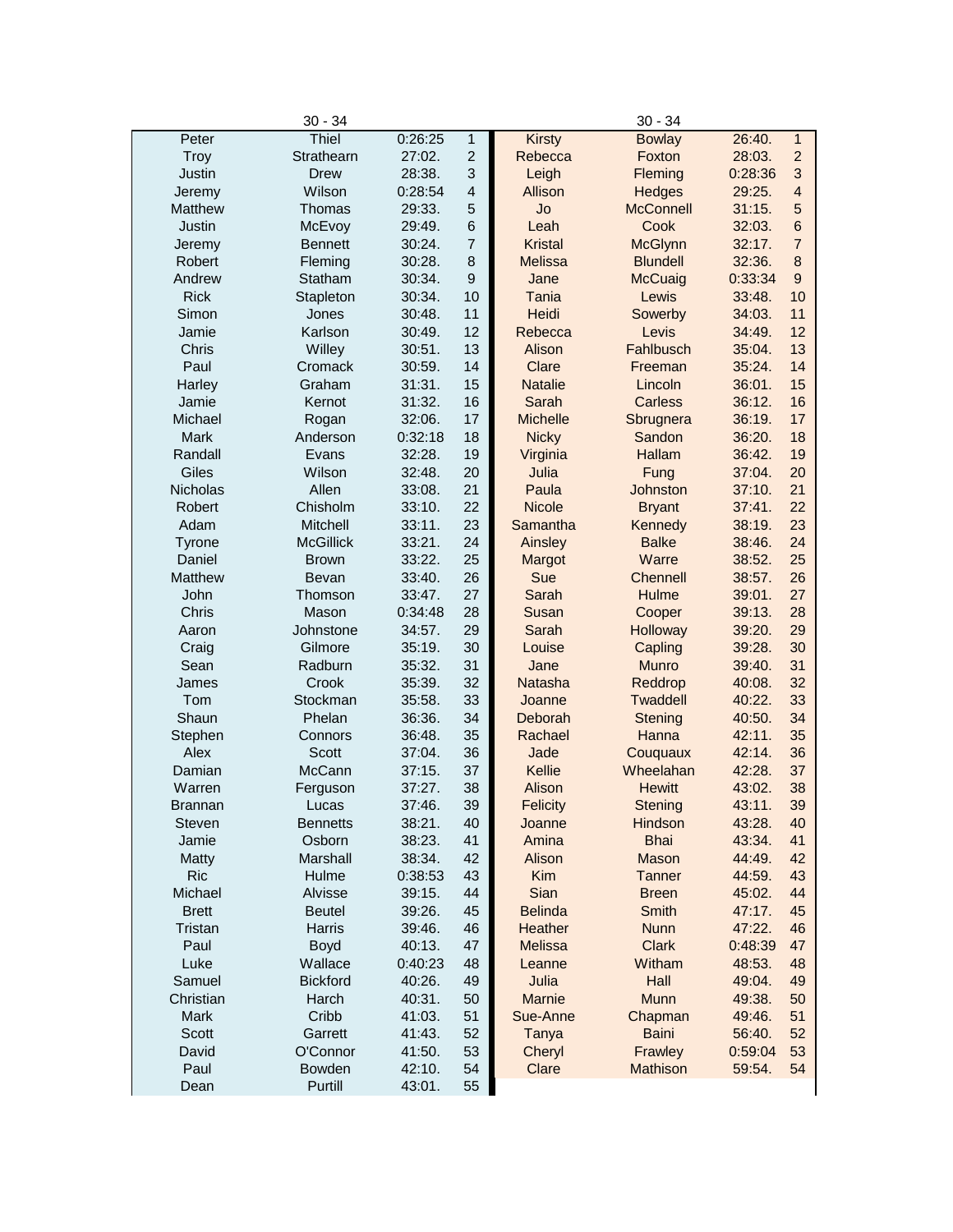| Danny         | Griffith                | 0:43:12          | 56               |                      |                        |                   |                         |
|---------------|-------------------------|------------------|------------------|----------------------|------------------------|-------------------|-------------------------|
| Marcus        | O'Meara                 | 44:20.           | 57               |                      |                        |                   |                         |
| Patrick       | O'Reilly                | 0:44:55          | 58               |                      |                        |                   |                         |
|               |                         |                  |                  |                      |                        |                   |                         |
|               | $35 - 39$               |                  |                  |                      | $35 - 39$              |                   |                         |
| Duane         | Cannell                 | 26:22.           | 1                | Sharyn               | <b>Adams</b>           | 28:06.            | $\mathbf{1}$            |
| Tim           | Peacock                 | 26:43.           | $\overline{2}$   | Louise               | <b>Santos</b>          | 30:20.            | $\overline{c}$          |
| <b>Marcus</b> | <b>Riches</b>           | 26:45.           | 3                | Helen                | <b>Bailey</b>          | 30:22.            | 3                       |
| Shaun         | Clyne                   | 27:57.           | $\overline{4}$   | Heli                 | <b>Murray</b>          | 30:39.            | $\overline{\mathbf{4}}$ |
| Scott         | Sewell                  | 28:04.           | 5                | <b>Justine</b>       | de Mestre              | 30:43.            | $\overline{5}$          |
| Craig         | Plunkett                | 28:52.           | $6\phantom{1}$   | Katrina              | van Haeringen          | 32:34.            | $6\phantom{1}$          |
| Michio        | McMullen                | 29:03.           | $\overline{7}$   | Patricia             | <b>Utschink</b>        | 32:39.            | $\overline{7}$          |
| David         | Pyne                    | 29:03.           | 8                | Ann                  | Lewis                  | 32:46.            | $\bf 8$                 |
| Richard       | Jones                   | 29:12.           | $\boldsymbol{9}$ | <b>Bizzy</b>         | <b>Butterworth</b>     | 0:32:55           | $\boldsymbol{9}$        |
| <b>Ben</b>    | Langfield               | 29:14.           | 10               | Suzanne              | Carson                 | 33:15.            | 10                      |
| Neil          | Smith                   | 29:40.           | 11               | Corina               | Presser                | 33:33.            | 11                      |
| Jeremy        | Whitehurst              | 30:37.           | 12               | Margaret             | Simpson-Lee            | 34:00.            | 12                      |
| Pete          | <b>McFarlane</b>        | 0:31:08          | 13               | Genevieve            | Hudson                 | 34:09.            | 13                      |
| Gethin        | Thomas                  | 31:21.           | 14               | Karen                | Rash                   | 34:13.            | 14                      |
| Dean          | Hancock                 | 32:03.           | 15               | <b>Michelle</b>      | <b>Edwards</b>         | 34:34.            | 15                      |
| Glen          | Cremer                  | 32:08.           | 16               | Joanne               | Scott-Young            | 35:08.            | 16                      |
| David         | Hadden                  | 0:32:23          | 17               | Sue                  | Jackson                | 35:11.            | 17                      |
| <b>Scott</b>  | Wallace                 | 32:23.           | 18               | Dana                 | Sawyer                 | 35:48.            | 18                      |
| <b>Tiger</b>  | <b>Dessent</b>          | 32:24.           | 19               | Roberta              | O'Brien                | 35:53.            | 19                      |
| lain          | Gunn                    | 32:26.           | 20               | Joanne               | Arthur                 | 36:26.            | 20                      |
| lan           | <b>Butler</b>           | 32:36.           | 21               | Megan                | Coffey                 | 36:53.            | 21                      |
| Gavin         | Farrell                 | 32:50.           | 22               | Anna                 | Pozzi                  | 37:22.            | 22                      |
| Darren        | Sassall                 | 33:11.           | 23               | Helen                | Gream                  | 37:24.            | 23                      |
| <b>Ric</b>    | Deverell                | 33:17.           | 24               | Laurel               | Howard                 | 38:04.            | 24                      |
| Dan           | O'Sullivan              | 33:19.           | 25               | Karen                | Sharp                  | 38:06.            | 25                      |
| Craig         | <b>Banks</b>            | 33:30.           | 26               | Elizabeth            | Powditch               | 0:38:19           | 26                      |
| Gary<br>AI    | <b>Russell</b>          | 33:30.           | 27<br>28         | <b>Natalie</b>       | <b>Brien</b>           | 38:50.            | 27<br>28                |
| Martin        | MacTier<br><b>Stock</b> | 33:34.           |                  | Sallyanne<br>Gillian | <b>McMahon</b><br>Main | 38:50.            | 29                      |
| John          | Gilmour                 | 33:34.<br>33:47. | 29<br>30         | Jacinta              | Weir                   | 0:39:05<br>39:13. | 30                      |
| Shane         | <b>Sterry</b>           | 34:02.           | 31               | <b>Sally</b>         | <b>McCutcheon</b>      | 39:16.            | 31                      |
| John          | Lewis                   | 34:06.           | 32               | Alison               | Watt                   | 39:42.            | 32                      |
| Chris         | King                    | 34:13.           | 33               | Catherine            | West                   | 40:27.            | 33                      |
| Shane         | <b>Bamkin</b>           | 34:14.           | 34               | Jo                   | King                   | 40:35.            | 34                      |
| Adrian        | Megaw                   | 34:16.           | 35               | Pamela               | Freeman                | 40:36.            | 35                      |
| Gavin         | Stringfellow            | 34:17.           | 36               | Gabrielle            | Cullen                 | 41:13.            | 36                      |
| Chris         | Tyson                   | 34:29.           | 37               | Catherine            | <b>Sky</b>             | 41:16.            | 37                      |
| Tony          | Camilleri               | 34:38.           | 38               | <b>Melissa</b>       | <b>Smith</b>           | 43:05.            | 38                      |
| Philip        | Mallam                  | 34:47.           | 39               | Amanda               | Kyneur                 | 43:27.            | 39                      |
| Warren        | King                    | 34:55.           | 40               | Julie                | <b>Curtis</b>          | 43:35.            | 40                      |
| Craig         | King                    | 34:56.           | 41               | <b>Nicole</b>        | Howell                 | 43:44.            | 41                      |
| David         | Lean                    | 35:14.           | 42               | Lisa                 | Sharpe                 | 45:58.            | 42                      |
| David         | Custer                  | 35:19.           | 43               | Karina               | <b>Brien</b>           | 46:13.            | 43                      |
| <b>Brad</b>   | Richardson              | 35:25.           | 44               | <b>Mellisa</b>       | Donaldson              | 0:46:59           | 44                      |
| <b>Steve</b>  | Soden                   | 35:35.           | 45               | Suzanne              | Hayward                | 47:45.            | 45                      |
| Mike          | Cowell                  | 0:35:42          | 46               | Lisa Anne            | Parker                 | 47:49.            | 46                      |
| David         | Flannery                | 35:42.           | 47               | <b>Maria</b>         | <b>Mott</b>            | 47:56.            | 47                      |
| Stephen       | Robson                  | 35:46.           | 48               | Margie               | <b>Best</b>            | 0:48:18           | 48                      |
| Peter         | Dodd                    | 36:06.           | 49               | Jude                 | Sweeney                | 48:48.            | 49                      |
| Stephen       | Eakin                   | 36:17.           | 50               | <b>Michelle</b>      | Barraclough            | 0:49:28           | 50                      |
| Greg          | McGahan                 | 36:27.           | 51               | Jenifer              | <b>Miller</b>          | 49:39.            | 51                      |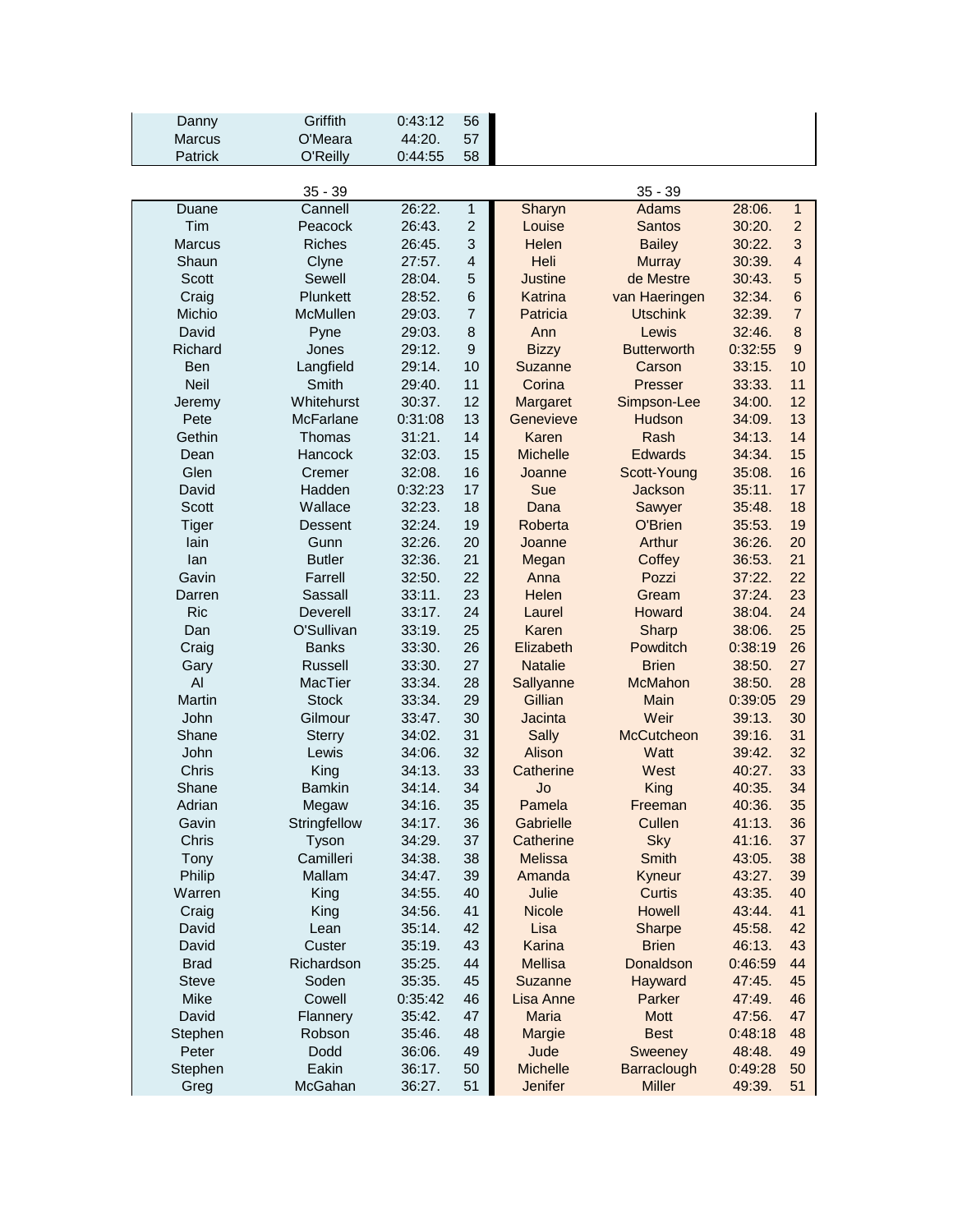| lan           | <b>McKay</b> | 36:32.  | 52 | Stephane | <b>Pollak</b> | 52:18. | 52 |
|---------------|--------------|---------|----|----------|---------------|--------|----|
| <b>Steven</b> | Ivanhoe      | 36:40.  | 53 | Claire   | Hay           | 52:36. | 53 |
| John          | Clifford     | 36:53.  | 54 |          |               |        |    |
| Tim           | Hassey       | 36:54.  | 55 |          |               |        |    |
| Geoff         | Parry        | 37:06.  | 56 |          |               |        |    |
| Anthony       | Rous         | 37:06.  | 57 |          |               |        |    |
| Dunstan       | Thompson     | 37:30.  | 58 |          |               |        |    |
| Pascale       | Pollak       | 37:53.  | 59 |          |               |        |    |
| Heath         | Gilmore      | 38:03.  | 60 |          |               |        |    |
| Justin        | Watson       | 38:20.  | 61 |          |               |        |    |
| Anthony       | Acret        | 38:21.  | 62 |          |               |        |    |
| Simon         | Clark        | 38:44.  | 63 |          |               |        |    |
| Martin        | Smith        | 39:01.  | 64 |          |               |        |    |
| <b>Stuart</b> | Thomas       | 39:04.  | 65 |          |               |        |    |
| Simon         | Worboys      | 39:07.  | 66 |          |               |        |    |
| John          | Ware         | 39:16.  | 67 |          |               |        |    |
| James         | Kerrison     | 39:16.  | 68 |          |               |        |    |
| George        | Palmer       | 39:38.  | 69 |          |               |        |    |
| Mat           | Witham       | 39:48.  | 70 |          |               |        |    |
| <b>Steve</b>  | Cribbin      | 39:52.  | 71 |          |               |        |    |
| Matthew       | King         | 40:01.  | 72 |          |               |        |    |
| Tony          | Rath         | 40:33.  | 73 |          |               |        |    |
| Richard       | Hughes       | 40:43.  | 74 |          |               |        |    |
| Michael       | Wright       | 40:45.  | 75 |          |               |        |    |
| John          | Tyson        | 40:58.  | 76 |          |               |        |    |
| Philip        | Reichelt     | 41:06.  | 77 |          |               |        |    |
| Peter         | Currey       | 41:08.  | 78 |          |               |        |    |
| John          | Rose         | 41:48.  | 79 |          |               |        |    |
| Warren        | Newton       | 42:11.  | 80 |          |               |        |    |
| Nigel         | Cameron      | 42:48.  | 81 |          |               |        |    |
| Alasdair      | Arthur       | 42:58.  | 82 |          |               |        |    |
| Marx          | Stephan      | 43:31.  | 83 |          |               |        |    |
| Gary          | Hahn         | 45:50.  | 84 |          |               |        |    |
| Greg          | Miller       | 0:45:57 | 85 |          |               |        |    |
| Matthew       | Lynch        | 46:07.  | 86 |          |               |        |    |
| Frank         | Coman        | 46:14.  | 87 |          |               |        |    |
| Peter         | Murphy       | 48:18.  | 88 |          |               |        |    |
| Ofer          | Sayag        | 11:38.  | 89 |          |               |        |    |

|              | $40 - 44$      |         |                |              | $40 - 44$      |         |                |
|--------------|----------------|---------|----------------|--------------|----------------|---------|----------------|
| <b>Mike</b>  | Grey           | 27:50.  | $\mathbf{1}$   | Wendy        | Pirie          | 0:30:21 | $\overline{1}$ |
| Andrew       | <b>Stevens</b> | 28:04.  | 2              | Liala        | Davighi        | 30:43.  | $\mathcal{P}$  |
| lan.         | Findlay        | 28:13.  | 3              | Carolyn      | de Souza       | 30:46.  | 3              |
| Tony         | Haines         | 0:28:14 | $\overline{4}$ | Caroline     | Watson         | 30:53.  | $\overline{4}$ |
| Adam         | Todd           | 28:17.  | 5              | Joanne       | Court          | 31:15.  | 5              |
| Geoff        | Bensley        | 29:17.  | 6              | Karen        | Degnian        | 31:20.  | 6              |
| Mal          | Lewis          | 29:55.  | 7              | Carmen       | Fraser-Holmes  | 31:27.  |                |
| <b>Mark</b>  | Fuidge         | 30:06.  | 8              | <b>Chris</b> | Outteridge     | 32:33.  | 8              |
| Peter        | Fahey          | 30:08.  | 9              | <b>Rita</b>  | <b>Barrett</b> | 33:10.  | 9              |
| Adam         | Dew            | 30:26.  | 10             | <b>Penny</b> | Main           | 33:15.  | 10             |
| Stephen      | Mamouney       | 30:27.  | 11             | Diane        | Fry            | 33:22.  | 11             |
| Grant        | Joblin         | 0:30:43 | 12             | Annie        | <b>Brealey</b> | 33:25.  | 12             |
| Adam         | Champion       | 30:59.  | 13             | Karen        | <b>Moores</b>  | 33:44.  | 13             |
| lan.         | <b>Bishop</b>  | 0:31:01 | 14             | Shaunagh     | Cassidy        | 34:02.  | 14             |
| <b>Brett</b> | Lyndon         | 31:05.  | 15             | Sarah        | McGahan        | 34:11.  | 15             |
| Nigel        | Oram           | 31:06.  | 16             | Catherine    | Conway         | 34:28.  | 16             |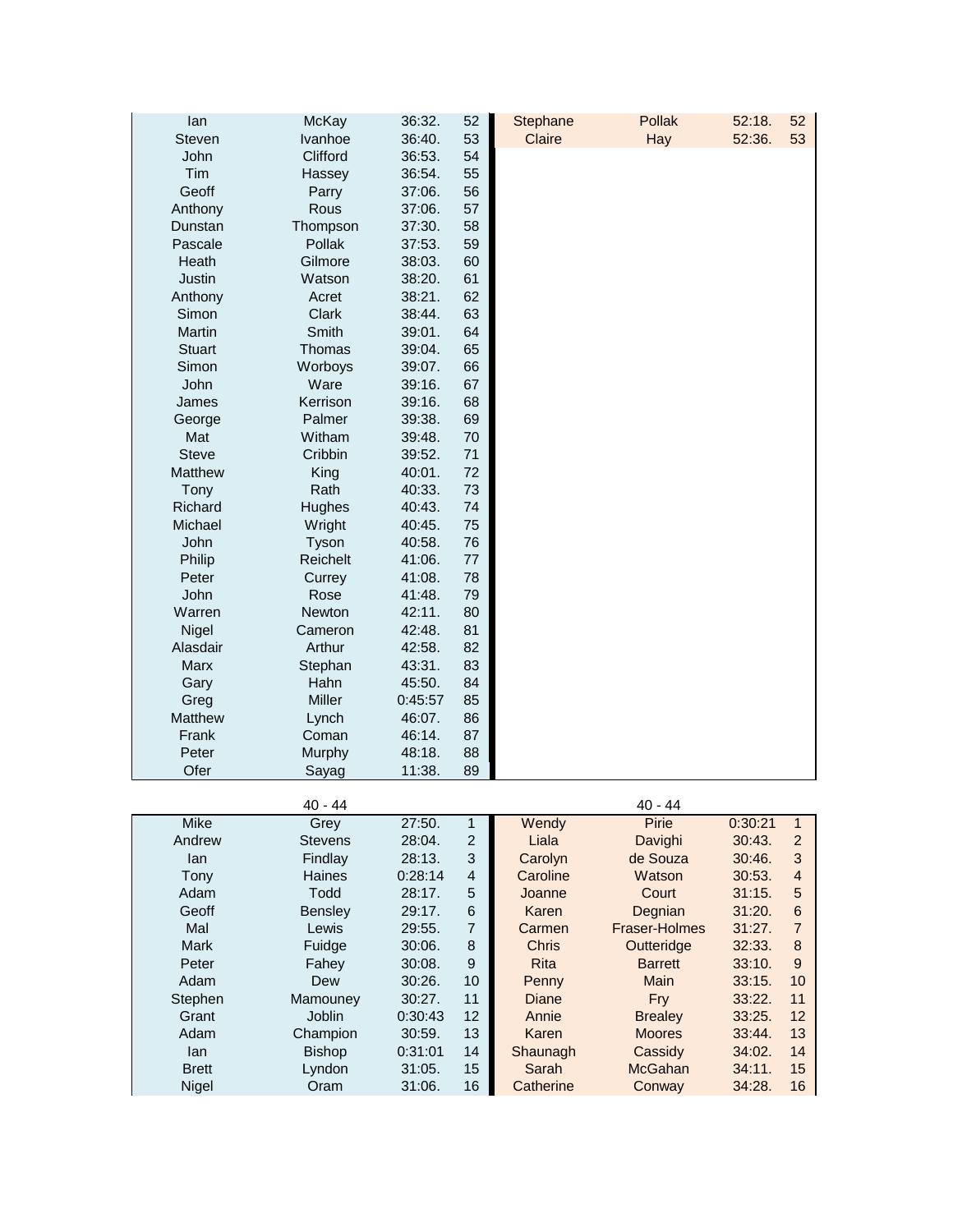| Stephen               | <b>Boakes</b>            | 31:07.           | 17       | <b>Marian</b>    | <b>Trenerry</b>      | 35:14.           | 17       |
|-----------------------|--------------------------|------------------|----------|------------------|----------------------|------------------|----------|
| Alex                  | Screen                   | 31:21.           | 18       | Tania            | Whatmore             | 0:35:36          | 18       |
| Graeme                | Cameron                  | 31:33.           | 19       | <b>Juliet</b>    | Spencer              | 35:45.           | 19       |
| Raymond               | <b>Bertazzo</b>          | 31:35.           | 20       | Peta             | <b>Medhurst</b>      | 36:14.           | 20       |
| Luke                  | Morgan                   | 31:42.           | 21       | Heather          | Robinson             | 0:36:32          | 21       |
| Tony                  | Trimble                  | 31:45.           | 22       | Libby            | Thomas               | 36:39.           | 22       |
| Michael               | Pignolet                 | 32:04.           | 23       | Louise           | Weir                 | 36:51.           | 23       |
| Philip                | Keir                     | 32:05.           | 24       | Fiona-Janne      | Longworth            | 36:54.           | 24       |
| Mark                  | Ryan                     | 32:07.           | 25       | Jane             | <b>Murphy</b>        | 37:14.           | 25       |
| Simon                 | Duffy                    | 32:24.           | 26       | Caroline         | Jordan               | 37:24.           | 26       |
| Justin                | <b>Boulton</b>           | 32:24.           | 27       | Ruth             | Gotterson            | 37:43.           | 27       |
| Michael               | Freney                   | 0:32:42          | 28       | Gillian          | <b>Hawkins</b>       | 37:45.           | 28       |
| <b>Mick</b>           | Smith                    | 32:53.           | 29       | <b>Nikki</b>     | Webb                 | 37:46.           | 29       |
| Michael               | McKelvie                 | 32:57.           | 30       | <b>Judith</b>    | Grant                | 37:55.           | 30       |
| Paul                  | Dawson                   | 33:07.           | 31       | Venessa          | Waser                | 38:05.           | 31       |
| Glenn                 | Follent                  | 33:09.           | 32       | <b>Vikki</b>     | <b>Stenlake</b>      | 38:56.           | 32       |
| Don                   | Cotterill                | 33:09.           | 33       | Tina             | McEvoy               | 39:02.           | 33       |
| Damon                 | Moloney                  | 33:17.           | 34       | Loretta          | <b>Smith</b>         | 39:07.           | 34       |
| Marty                 | Filipowski               | 33:30.           | 35       | Mandy            | Templeman            | 39:08.           | 35       |
| Michael               | Schwager                 | 33:50.           | 36       | Jody             | Armstrong            | 39:12.           | 36       |
| <b>Bruce</b>          | Mourney                  | 33:51.           | 37       | Gina             | Keller               | 0:39:48          | 37       |
| <b>Brett</b>          | <b>Stuart</b>            | 33:52.           | 38       | Gabrielle        | <b>Murphy</b>        | 40:03.           | 38       |
| Darrell               | Irwin                    | 33:54.           | 39       | <b>Shelley</b>   | Spicer               | 40:21.           | 39       |
| David                 | <b>Boutkan</b>           | 33:56.           | 40       | Lise             | Carter               | 40:33.           | 40       |
| Robert                | Simon                    | 33:59.           | 41       | <b>Michelle</b>  | <b>Bourke</b>        | 40:54.           | 41       |
| Laurence              | Ryan                     | 34:00.           | 42       | Leone            | Hunter               | 41:45.           | 42       |
| Michael               | King                     | 34:12.           | 43       | Kathryn          | <b>Daniels</b>       | 42:05.           | 43       |
| Col                   | Gane                     | 34:12.           | 44       | Sheona           | Wood                 | 42:07.           | 44       |
| Col                   | Dutton                   | 34:16.           | 45       | <b>Christine</b> | Huntsman             | 0:43:01          | 45       |
| Peter                 | Griffith                 | 34:19.           | 46       | Phillippa        | Church               | 43:30.           | 46       |
| Jonathan              | Walker                   | 34:28.           | 47       | Julie            | Ferguson             | 43:34.           | 47       |
| Robert<br><b>Nick</b> | Warren                   | 34:30.           | 48       | Rebecca          | Gray<br><b>McRae</b> | 43:35.           | 48       |
| Robert                | Dargan<br><b>Brasher</b> | 34:30.<br>34:32. | 49<br>50 | Loani<br>Sue     | <b>McArthur</b>      | 43:38.<br>43:44. | 49<br>50 |
| Steven                | Taylor                   | 34:33.           | 51       | Liz              | Green                | 43:45.           | 51       |
| Rex                   | <b>Budd</b>              | 0:35:00          | 52       | <b>Nicky</b>     | Greenlaw             | 44:59.           | 52       |
| Craig                 | Moran                    | 35:17.           | 53       | Sharne           | Wolff                | 45:42.           | 53       |
| Mark                  | Ingram                   | 35:21.           | 54       | Denise           | Houston              | 0:45:57          | 54       |
| Ben                   | Williams                 | 0:35:43          | 55       | Joanne           | <b>Bradbury</b>      | 46:01.           | 55       |
| Craig                 | Kelly                    | 36:14.           | 56       | Kathleen         | Armstrong            | 46:04            | 56       |
| Mark                  | <b>Buhagiar</b>          | 36:15.           | 57       | Siobhan          | Laffey-Gibney        | 46:08.           | 57       |
| Francis               | Horacek                  | 36:17.           | 58       | Victoria         | Di Sisto             | 47:07.           | 58       |
| Duncan                | Andrew                   | 36:17.           | 59       | Sarah            | <b>Beadman</b>       | 47:38.           | 59       |
| Mark-Barney           | Mounsey                  | 36:19.           | 60       | Kim              | Fowler               | 51:35.           | 60       |
| <b>Brian</b>          | <b>Mitchell</b>          | 36:19.           | 61       | <b>Michelle</b>  | Whiticker            | 51:46.           | 61       |
| Bill                  | McKenna                  | 0:36:37          | 62       | Julie            | Wilson               | 0:52:18          | 62       |
| Christopher           | Alexander                | 36:43.           | 63       | Moyra            | <b>Burke-Smith</b>   | 57:37.           | 63       |
| <b>Stuart</b>         | Tarrant                  | 36:48.           | 64       | <b>Mim</b>       | Salkowski            | 58:51.           | 64       |
| Anthony               | McCappin                 | 36:53.           | 65       |                  |                      |                  |          |
| Ridgey                | Didge                    | 37:21.           | 66       |                  |                      |                  |          |
| Chris                 | Ward                     | 37:22.           | 67       |                  |                      |                  |          |
| <b>Nick</b>           | Spencer                  | 37:31.           | 68       |                  |                      |                  |          |
| Dom                   | Howard                   | 37:35.           | 69       |                  |                      |                  |          |
| Richard               | Coyne                    | 37:36.           | 70       |                  |                      |                  |          |
| Tim                   | Sweeney                  | 37:37.           | 71       |                  |                      |                  |          |
| Mark                  | Williamson               | 37:44.           | $72\,$   |                  |                      |                  |          |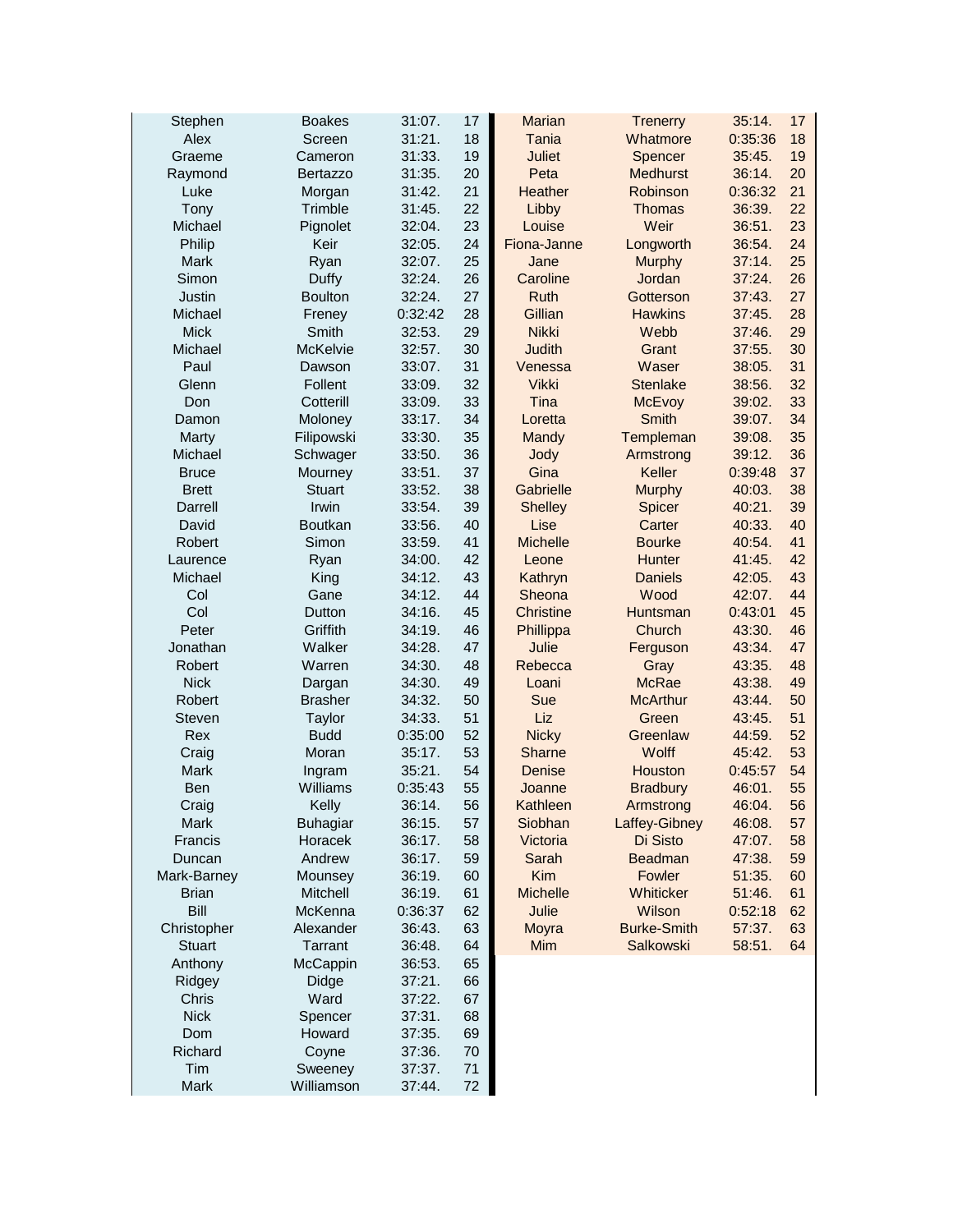| Ross        | <b>Baines</b>   | 37:47.  | 73      |
|-------------|-----------------|---------|---------|
| Simon       | Dobson          | 37:54.  | 74      |
| Mark        | Roufeil         | 38:06.  | 75      |
| Michael     | Saville         | 38:13.  | 76      |
| Greg        | Gooley          | 38:15.  | $77 \,$ |
| Adam        | Morton          | 38:23.  | 78      |
| Lex         | Frazer          | 38:25.  | 79      |
| Andrew      | Wilson          | 38:33.  | 80      |
| Sam         | <b>Stewart</b>  | 38:45.  | 81      |
| Gary        | White           | 38:54.  | 82      |
| Robert      | Lees            | 39:07.  | 83      |
| Tony        | Innis           | 0:39:08 | 84      |
| Paul        | <b>Bisson</b>   | 39:14.  | 85      |
| Jonathon    | Priestley       | 39:23.  | 86      |
| <b>Mick</b> | Anglberger      | 39:56.  | 87      |
| Genesio     | Falcomer        | 40:17.  | 88      |
| Peter       | <b>Matthews</b> | 40:19.  | 89      |
| David       | Johnson         | 0:40:20 | 90      |
| Ross        | McLennan        | 40:21.  | 91      |
| Richard     | Raine           | 40:23.  | 92      |
| Wayne       | Hudgell         | 40:24.  | 93      |
| Mark        | Thomas          | 0:40:37 | 94      |
| Gareth      | Jones           | 40:39.  | 95      |
| Craig       | Leisher         | 40:50.  | 96      |
| Martin      | Rose            | 40:56.  | 97      |
| John        | Marshall        | 41:06.  | 98      |
| Michael     | Curtis          | 41:18.  | 99      |
| Jeff        | Toering         | 41:37.  | 100     |
| Mark        | Tuckey          | 41:45.  | 101     |
| Andrew      | Kilner          | 42:18.  | 102     |
| Pierre      | de Dassel       | 42:57.  | 103     |
| Nigel       | Hill            | 43:55.  | 104     |
| Mike        | Lewis           | 43:57.  | 105     |
| Peter       | <b>Byrne</b>    | 45:36.  | 106     |
| Alain       | Teurquetil      | 46:17.  | 107     |
| Murray      | Gillon          | 0:46:23 | 108     |
| Craig       | Charters        | 46:29.  | 109     |
| lan         | Jowett          | 46:35.  | 110     |
| Colin       | <b>McManus</b>  | 0:46:51 | 111     |
| Anthony     | Martin          | 47:01.  | 112     |
| James       | Kadry           | 0:48:23 | 113     |
| Geoff       | Timms           | 48:23.  | 114     |
| Troy        | <b>Barnett</b>  | 48:39.  | 115     |
| lan         | Whatman         | 0:48:40 | 116     |
| Andrew      | Priestley       | 48:41.  | 117     |
| Andrew      | Harris          | 51:26.  | 118     |
| Allan       | Noble           | 00:30.  | 119     |
|             |                 |         |         |
|             | $40 - 44$       |         |         |

|          | $40 - 44$       |           |   |       | $45 - 49$      |         |                |
|----------|-----------------|-----------|---|-------|----------------|---------|----------------|
| Glen     | Lawrence        | 25:20.    |   | Karen | Robinson       | 30:38.  |                |
| Stephen  | Fry             | 0:25:22   | 2 | Helen | Cox            | 0:30:40 |                |
| Roger    | Muspratt        | 0:25:45   | 3 | Terri | Taylor         | 30:52.  |                |
| Lawrence | Reece           | 26:37.    | 4 | Lynne | <b>Hackett</b> | 0:32:34 | $\overline{A}$ |
| Ingilby  | <b>Dickson</b>  | $27:57$ . | 5 | Kerry | <b>Bellett</b> | 0:33:50 | 5              |
| Graham   | <b>Bendeich</b> | $28:07$ . | 6 | Sue   | McNamara       | 34:09.  | 6              |
| John     | <b>Nicholls</b> | 28:14.    |   | Julie | Trembath       | 34:41   |                |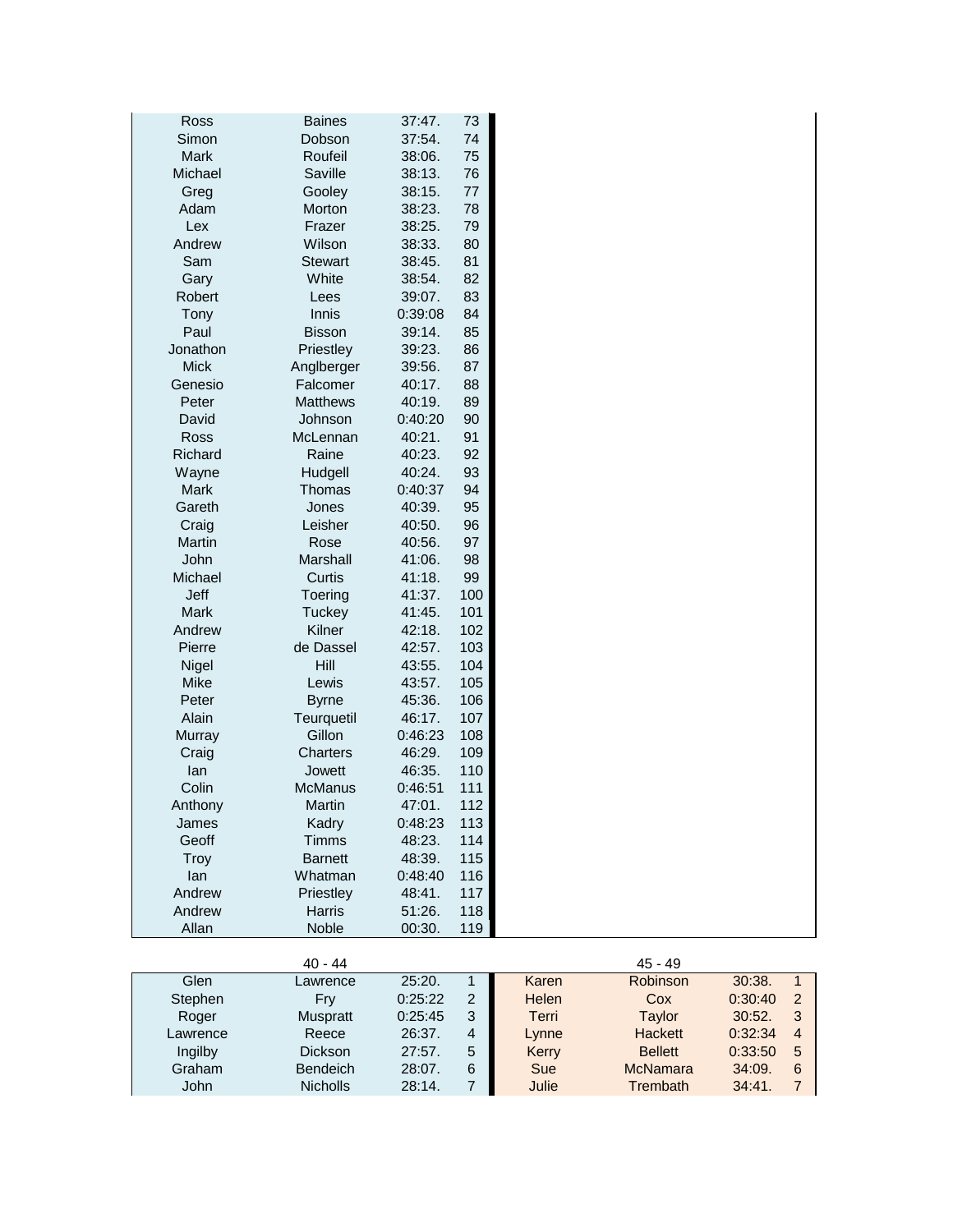| David         | Jordan          | 28:56.  | 8                | Cheryl          | Crowe                 | 34:50.  | 8              |
|---------------|-----------------|---------|------------------|-----------------|-----------------------|---------|----------------|
| Jeff          | Norman          | 29:04.  | $\boldsymbol{9}$ | Karen           | van Sacker            | 34:57.  | $\overline{9}$ |
| Gary          | Ellem           | 0:29:27 | 10               | Joanne          | Wynn                  | 34:58.  | 10             |
| Michael       | Hering          | 29:40.  | 11               | Lucille         | <b>Reynolds</b>       | 35:00.  | 11             |
| Andrew        | Davis           | 29:50.  | 12               | Sue             | <b>Margetts</b>       | 35:12.  | 12             |
| Guy           | <b>Basile</b>   | 0:30:10 | 13               | Lou             | Lockwood              | 35:14.  | 13             |
| Colin         | Crompton        | 30:15.  | 14               | Angela          | Waite                 | 35:16.  | 14             |
| Paul          | Moosberger      | 30:21.  | 15               | Lynette         | Coutts                | 35:50.  | 15             |
| Louis         | St Laurent      | 30:23.  | 16               | Allison         | Jones                 | 36:26.  | 16             |
| Gregory       | <b>Burton</b>   | 30:27.  | 17               | Kate            | <b>Daley</b>          | 36:49.  | 17             |
| Peter         | Watt            | 30:28.  | 18               | Marianne        | <b>McGrane</b>        | 37:40.  | 18             |
| Craig         | <b>Burton</b>   | 30:30.  | 19               | Geraldine       | Hunt                  | 37:43.  | 19             |
| Wal           | Mayr            | 30:32.  | 20               | Claire          | Keane                 | 37:53.  | 20             |
| Peter         | Jacobsen        | 0:30:53 | 21               | Denise          | Cooper                | 38:08.  | 21             |
| Geoff         | Taylor          | 31:07.  | 22               | Janine          | Paton                 | 0:38:12 | 22             |
| Garry         | Templeman       | 31:09.  | 23               | Jacqueline      | <b>Bourn</b>          | 38:34.  | 23             |
| John          | Robinson        | 31:26.  | 24               | Ludmila         | Suba                  | 38:41.  | 24             |
| Craig         | Gogoll          | 31:35.  | 25               | Lee Anne        | <b>Stewart</b>        | 39:56.  | 25             |
| Peter         | Ambrose         | 31:36.  | 26               | Victoria        | Brunninghausen        | 40:26.  | 26             |
| Alan          | Preston         | 31:46.  | 27               | Elizabeth       | O'Hare                | 40:42.  | 27             |
| Joseph        | Mashett         | 31:49.  | 28               | Annette         | Lane                  | 40:58.  | 28             |
| <b>Barrie</b> | Crichton        | 31:53.  | 29               | Joanne          | <b>McIntosh</b>       | 41:02.  | 29             |
| <b>Mark</b>   | Powell          | 32:00.  | 30               | <b>Michele</b>  | <b>McMillan</b>       | 41:03.  | 30             |
| David         | Lovegrove       | 32:28.  | 31               | Rozanne         | Green                 | 41:04.  | 31             |
| Don           | Opie            | 32:32.  | 32               | <b>Michelle</b> | <b>Tredoux</b>        | 41:05.  | 32             |
| Peter         | Meagher         | 32:36.  | 33               | <b>Belinda</b>  | Seaton                | 41:32.  | 33             |
| <b>Bryon</b>  | Lyndon          | 32:43.  | 34               | Judi            | <b>Buckley</b>        | 41:47.  | 34             |
| Stephen       | Thomas          | 32:55.  | 35               | Janet           | Reid                  | 41:49.  | 35             |
| <b>Brett</b>  | Clements        | 32:56.  | 36               | Amanda          | <b>Stower</b>         | 41:57.  | 36             |
| Tim           | Gotterson       | 32:56.  | 37               | <b>Tracy</b>    | Spencer               | 41:59.  | 37             |
| Michael       | Gudgeon         | 33:03.  | 38               | <b>Theresa</b>  | Jacobson              | 42:17.  | 38             |
| Richard       | Purchas         | 33:06.  | 39               | Catherine       | Johnson               | 42:26.  | 39             |
| Peter         | Slattery        | 33:06.  | 40               | Susan           | Jacobsen              | 43:27.  | 40             |
| Perry         | <b>Nation</b>   | 0:33:08 | 41               | <b>Judith</b>   | <b>Blckburn</b>       | 43:53.  | 41             |
| Phil          | Lorking-Tanner  | 33:18.  | 42               | Jill            | Connellan             | 44:14.  | 42             |
| lan           | Jones           | 33:26.  | 43               | Gabrielle       | <b>Fuller</b>         | 44:39.  | 43             |
| Raymond       | Tolland         | 33:42.  | 44               | Karen           | Anderson              | 44:50.  | 44             |
| David         | Field           | 33:45.  | 45               | Jennifer        | <b>Taylor</b>         | 44:52.  | 45             |
| Dana          | Galbraith       | 0:33:46 | 46               | Margaret        | Rose                  | 45:14.  | 46             |
| Mark          | Jones           | 33:49.  | 47               | <b>Bethany</b>  | Hosie                 | 46:15.  | 47             |
| Kevin         | Gottstein       | 33:52.  | 48               | Judy            | Zemek                 | 46:30.  | 48             |
| Paul          | Foster          | 34:06.  | 49               | Shannon         | <b>Richards-Green</b> | 47:05.  | 49             |
| Austin        | McMahon         | 34:09.  | 50               | <b>Michele</b>  | Coker                 | 47:44.  | 50             |
| Andrew        | Child           | 34:15.  | 51               | Helen           | <b>Huxley</b>         | 48:56.  | 51             |
| Ross          | MacDowell       | 34:17.  | 52               | Wendy           | <b>Boyd</b>           | 51:55.  | 52             |
| Mark          | Redmond         | 34:27.  | 53               | Mandy           | <b>Hatfield</b>       | 52:14.  | 53             |
| Paul          | Thornton        | 34:29.  | 54               | <b>Narelle</b>  | L'Estrange            | 52:27.  | 54             |
| Kim           | <b>Drysdale</b> | 34:33.  | 55               | Sally           | Rossi-Ford            | 54:22.  | 55             |
| David         | Griffin         | 34:34.  | 56               | Michele         | <b>Maxwell</b>        | 09:44.  | 56             |
| Clifford      | Posner          | 34:41.  | 57               |                 |                       |         |                |
| Tim           | Roberts-Thomson | 34:45.  | 58               |                 |                       |         |                |
| Peter         | Dawson          | 34:45.  | 59               |                 |                       |         |                |
| Ross          | Walker          | 34:48.  | 60               |                 |                       |         |                |
| Tim           | Harris          | 34:49.  | 61               |                 |                       |         |                |
| Pete          | Thomas          | 34:53.  | 62               |                 |                       |         |                |
| Paul          | <b>Tsikleas</b> | 34:54.  | 63               |                 |                       |         |                |
|               |                 |         |                  |                 |                       |         |                |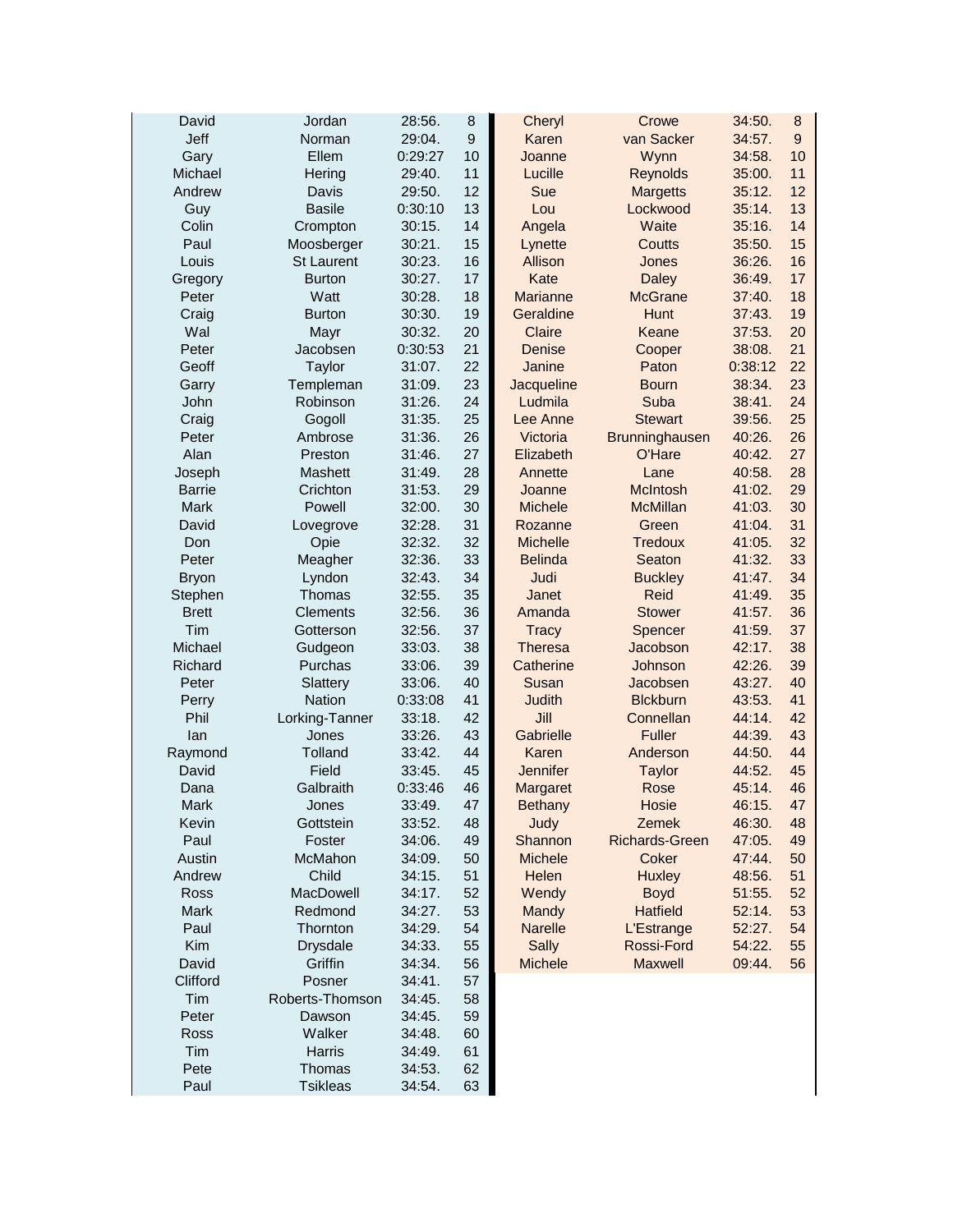| Christopher    | Harrison        | 35:04.  | 64  |
|----------------|-----------------|---------|-----|
| Gregory        | Flynn           | 35:11.  | 65  |
| Gregory        | Wake            | 0:35:15 | 66  |
| David          | Elsbury         | 35:19.  | 67  |
| Martin         | Wright          | 35:24.  | 68  |
| <b>Rick</b>    | Le Cornu        | 35:25.  | 69  |
| Mark           | Edwards         | 36:05.  | 70  |
| Paul           | Hoy             | 36:18.  | 71  |
| Laurie         | <b>Bellett</b>  | 36:23.  | 72  |
| <b>Mark</b>    | Taylor          | 0:36:30 | 73  |
| Malcolm        | Kofsky          | 36:38.  | 74  |
| Shane          | Laker           | 36:45.  | 75  |
| Mark           | Carron          | 36:47.  | 76  |
| Garry          | Simes           | 36:50.  | 77  |
| Graham         | <b>Truswell</b> | 36:50.  | 78  |
| Paul           | Chapman         | 36:50.  | 79  |
| Greg           | <b>Brennan</b>  | 36:53.  | 80  |
| Robert         | Coulson         | 37:05.  | 81  |
| <b>Bruce</b>   | Towner          | 37:34.  | 82  |
| Greg           | Robertson       | 37:35.  | 83  |
| Rhett          | Sampson         | 37:36.  | 84  |
| John           | MacLeay         | 0:37:44 | 85  |
| Stephen        | Hepworth        | 37:45.  | 86  |
| David          | Alexander       | 37:45.  | 87  |
| Rowan          | Waterhouse      | 37:46.  | 88  |
| <b>Bernard</b> | Starfield       | 37:55.  | 89  |
| Richard        | Palmer          | 38:02.  | 90  |
| Mark           | Hall            | 38:07.  | 91  |
| David          | Lane            | 38:15.  | 92  |
| James          | Spark           | 38:32.  | 93  |
| Denis          | <b>Bendall</b>  | 38:34.  | 94  |
| <b>Brett</b>   | Larkin          | 38:38.  | 95  |
| David          | Roland          | 38:39.  | 96  |
| Andrew         | Clarke          | 38:48.  | 97  |
| Anthony        | <b>Nesich</b>   | 39:15.  | 98  |
| Robert         | Mansberg        | 39:26.  | 99  |
| David          | Nadin           | 39:28.  |     |
| Philip         | Kennedy         |         | 100 |
| Robert         |                 | 39:30.  | 101 |
|                | Fahey           | 39:57.  | 102 |
| Rick           | Turner          | 39:59.  | 103 |
| Graham         | Reid            | 40:01.  | 104 |
| Craig          | Herron          | 40:05.  | 105 |
| David          | Altoft          | 40:07.  | 106 |
| John           | Munro           | 40:09.  | 107 |
| Greg           | Yopp            | 40:14.  | 108 |
| <b>Brendan</b> | Maher           | 0:40:36 | 109 |
| Daniel         | van Ofde        | 40:36.  | 110 |
| Mark           | Panitz          | 40:39.  | 111 |
| Stephen        | Trump           | 40:41.  | 112 |
| lan            | Neil            | 40:45.  | 113 |
| Ronald         | Keller          | 41:15.  | 114 |
| <b>Neil</b>    | Cunneen         | 41:45.  | 115 |
| Stephen        | Humphrys        | 42:08.  | 116 |
| Jonathan       | Baxter-Wright   | 0:42:13 | 117 |
| Gregory        | Lindores        | 42:16.  | 118 |
| Paul           | Hosie           | 0:42:19 | 119 |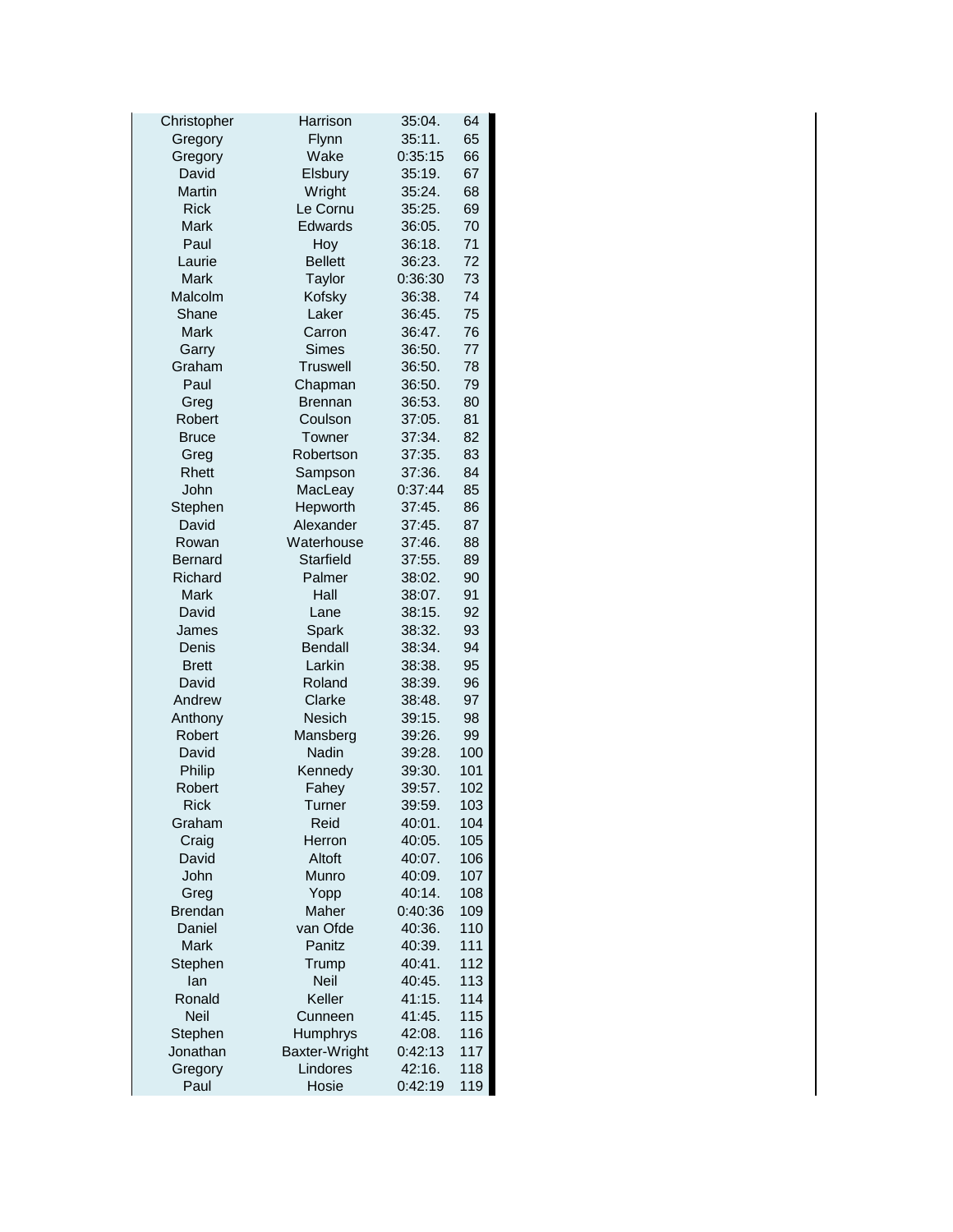| Richard      | Green           | 42:45.  | 120 |
|--------------|-----------------|---------|-----|
| Stephen      | Huntsman        | 43:23.  | 121 |
| Peter        | Horn            | 43:32.  | 122 |
| Stephen      | Hood            | 43:36.  | 123 |
| Greg         | O'Sullivan      | 44:02.  | 124 |
| Paul         | Mallam          | 44:09.  | 125 |
| Peter        | <b>Beames</b>   | 44:16.  | 126 |
| Peter        | Weaver          | 44:46.  | 127 |
| Peter        | <b>Jefferis</b> | 0:44:48 | 128 |
| James        | Eden            | 44:49.  | 129 |
| Doug         | Hillman         | 0:44:49 | 130 |
| Stephen      | Rayner          | 45:03.  | 131 |
| Garry        | Jones           | 45:20.  | 132 |
| <b>Chris</b> | Ward            | 0:46:00 | 133 |
| Michael      | McCabe          | 46:24.  | 134 |
| Phil         | Jorgensen       | 46:39.  | 135 |
| Stephen      | Maxwell         | 46:52.  | 136 |
| Trevor       | <b>Mutton</b>   | 47:53.  | 137 |
| Peter        | Elliott         | 48:23.  | 138 |
| John         | <b>Morris</b>   | 52:23.  | 139 |
| Robert       | McDonald        | 53:02.  | 140 |
| lan          | <b>Blunt</b>    | 55:02.  | 141 |
| <b>Tim</b>   | O'Neill         | 55:10.  | 142 |
| Jan          | <b>Borsje</b>   | 59:14.  | 143 |
| Dan          | Nuggent         | 02:05.  | 144 |

|                | $50 - 54$      |         |                |                | $50 - 54$       |         |                 |
|----------------|----------------|---------|----------------|----------------|-----------------|---------|-----------------|
| Greg           | <b>Bush</b>    | 27:21.  | 1              | Wendy          | Abbott          | 31:45.  | $\mathbf{1}$    |
| Clive          | Robinson       | 28:30.  | $\overline{2}$ | Alexandra      | Evans           | 32:34.  | $\overline{2}$  |
| David          | Le Cornu       | 0:28:52 | 3              | Suanne         | <b>Hunt</b>     | 34:04.  | 3               |
| Joe            | <b>Brunner</b> | 28:56.  | $\overline{4}$ | Jan            | <b>Taylor</b>   | 34:29.  | $\overline{4}$  |
| Nigel          | Cluer          | 28:58.  | 5              | Kath           | Egan            | 34:46.  | 5               |
| John           | Hair           | 0:29:02 | 6              | Coleen         | O'Neill         | 34:58.  | $6\phantom{1}6$ |
| Christopher    | Terlich        | 29:51.  | $\overline{7}$ | Pam            | Gunn            | 35:00.  | $\overline{7}$  |
| Wayne          | Thrupp         | 30:00.  | 8              | <b>Barbara</b> | Shaw            | 35:00.  | 8               |
| Jim            | Dougherty      | 30:06.  | 9              | Penny          | Hall            | 35:11.  | 9               |
| Michael        | Marlin         | 30:22.  | 10             | Lynne          | <b>Borchert</b> | 35:59.  | 10              |
| Christopher    | Yencken        | 30:28.  | 11             | Katrina        | Sinclair        | 36:37.  | 11              |
| Terry          | Fox            | 30:29.  | 12             | Maureen        | Anderson        | 0:36:45 | 12              |
| <b>Francis</b> | Quinn          | 30:33.  | 13             | Jenni          | Prince          | 0:36:49 | 13              |
| Jim            | Houston        | 30:36.  | 14             | <b>Kim</b>     | Preston         | 37:07.  | 14              |
| lan            | Young          | 30:40.  | 15             | Julie          | Kennedy         | 37:19.  | 15              |
| Michael        | Daly           | 30:55.  | 16             | Jan            | <b>Davies</b>   | 38:04.  | 16              |
| Geoff          | Frost          | 31:07.  | 17             | Donna          | <b>Noye</b>     | 38:12.  | 17              |
| Ken            | Adams          | 31:11.  | 18             | <b>Theresa</b> | Crause          | 38:29.  | 18              |
| David          | <b>Zemek</b>   | 31:16.  | 19             | Rae            | <b>Wills</b>    | 41:14.  | 19              |
| Kent           | McGregor       | 31:25.  | 20             | <b>Belinda</b> | Abel            | 41:25.  | 20              |
| <b>Mark</b>    | Powell         | 31:40.  | 21             | Ans            | Meerleveld      | 42:01.  | 21              |
| Andrew         | Miller         | 31:57.  | 22             | Leone          | <b>Burridge</b> | 42:59.  | 22              |
| Alan           | Waite          | 0:32:26 | 23             | <b>Marie</b>   | <b>McDonald</b> | 43:29.  | 23              |
| Stephen        | Thomas         | 32:32.  | 24             | Amanda         | Middleton-Hyde  | 43:44.  | 24              |
| Bill           | Schulte        | 32:40.  | 25             | Susan          | <b>Smith</b>    | 45:01.  | 25              |
| Vivian John    | Oakes          | 33:00.  | 26             | Monika         | <b>Sherratt</b> | 45:06.  | 26              |
| <b>Mark</b>    | Preston        | 33:01.  | 27             | Gina           | <b>Harris</b>   | 45:18.  | 27              |
| Anthony        | Johnson        | 33:12.  | 28             | Leila          | Fenton          | 46:07.  | 28              |
| Michael        | Gooley         | 33:14.  | 29             | Trisha         | Feutrill        | 46:36.  | 29              |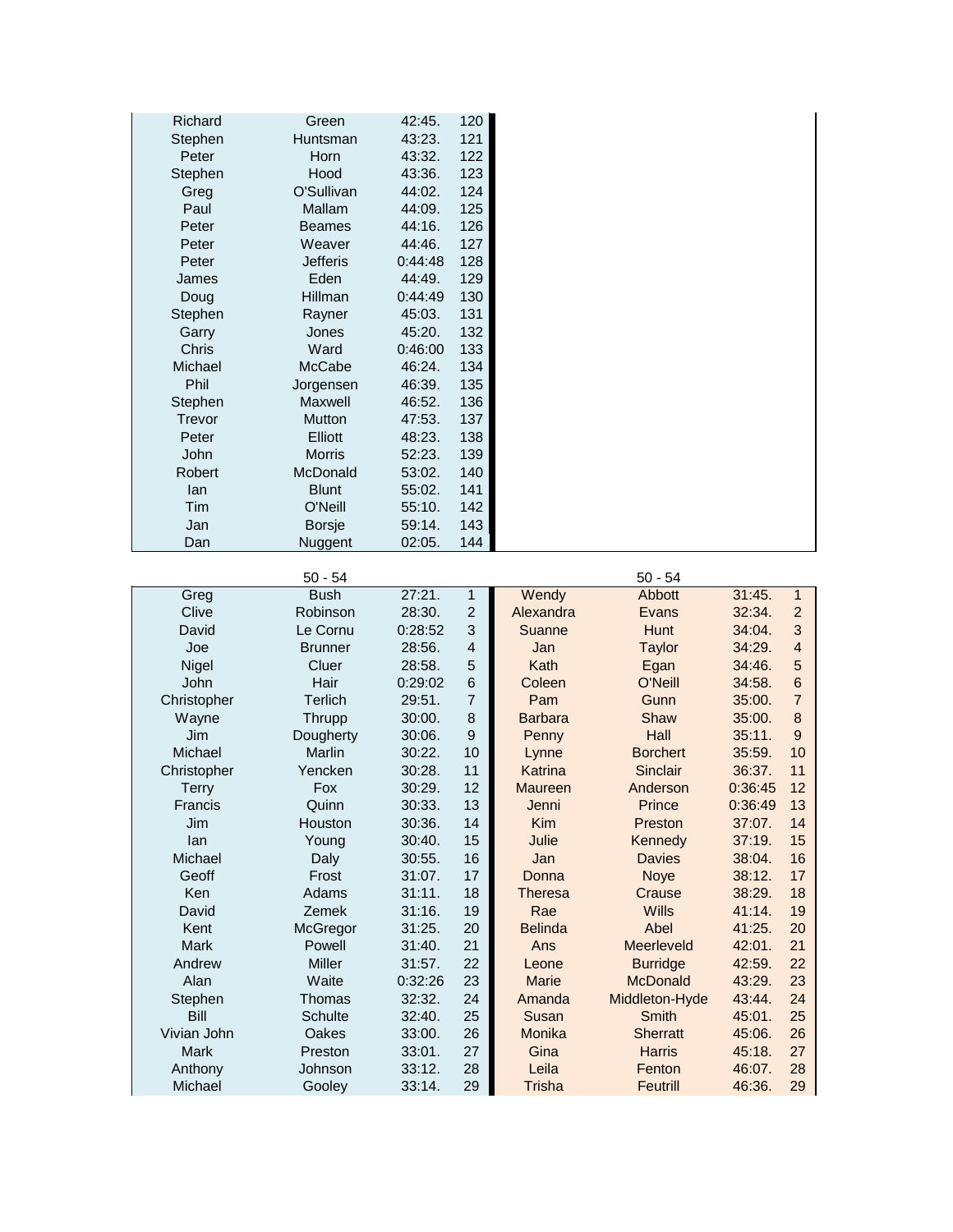| Mark         | Eaves           | 33:18.  | 30 | Katie           | Robinson         | 30<br>46:50.  |
|--------------|-----------------|---------|----|-----------------|------------------|---------------|
| Peter        | Comben          | 33:22.  | 31 | <b>Beth</b>     | Vockler          | 31<br>47:03.  |
| Ross         | Logan           | 33:22.  | 32 | Jane            | l'Ons            | 32<br>0:48:12 |
| lan          | Lynch           | 33:25.  | 33 | Anne            | Currey           | 33<br>48:40.  |
| Greg         | Mutton          | 33:28.  | 34 | Kathleen        | <b>MacKinnon</b> | 34<br>50:50.  |
| <b>Neil</b>  | Clayton         | 33:30.  | 35 | <b>Susette</b>  | <b>Kiely</b>     | 35<br>51:15.  |
| <b>Bob</b>   | <b>Brown</b>    | 33:57.  | 36 | <b>Nancy</b>    | <b>Bikson</b>    | 36<br>52:58.  |
| Tom          | <b>Marris</b>   |         | 37 | <b>Jennifer</b> | Gray             | 37            |
| Kevin        |                 | 34:09.  |    |                 |                  | 54:05.        |
|              | <b>Tickle</b>   | 34:24.  | 38 | Lee             | <b>Hally</b>     | 38<br>0:58:57 |
| Frank        | Soltau          | 34:30.  | 39 |                 |                  |               |
| Jim          | Boyd            | 34:40.  | 40 |                 |                  |               |
| John         | Leyden          | 0:34:42 | 41 |                 |                  |               |
| Peter        | Atkins          | 34:51.  | 42 |                 |                  |               |
| lan          | Murdoch         | 34:58.  | 43 |                 |                  |               |
| Andy         | France          | 0:35:05 | 44 |                 |                  |               |
| Michael      | Herrmann        | 35:06.  | 45 |                 |                  |               |
| Andrew       | Venning         | 35:09.  | 46 |                 |                  |               |
| Tim          | van Leeuwen     | 35:18.  | 47 |                 |                  |               |
| <b>Terry</b> | Crowe           | 35:20.  | 48 |                 |                  |               |
| Greg         | McLachlan       | 35:21.  | 49 |                 |                  |               |
| Patrick      | Todhunter       | 35:30.  | 50 |                 |                  |               |
| John         | Sheffield       | 35:35.  | 51 |                 |                  |               |
| Peter        | O'Neill         | 35:38.  | 52 |                 |                  |               |
| <b>Brian</b> | <b>Dreger</b>   | 35:39.  | 53 |                 |                  |               |
| Rayner       | Sturton         | 35:44.  | 54 |                 |                  |               |
| lan          | Smout           | 35:53.  | 55 |                 |                  |               |
| Rowan        | Ward            | 35:54.  | 56 |                 |                  |               |
| Stephen      | Dennis          | 35:55.  | 57 |                 |                  |               |
| Jon          | Stephenson      | 35:58.  | 58 |                 |                  |               |
| Tom          | Lockwood        | 36:01.  | 59 |                 |                  |               |
| Kerry        | Spencer         | 36:07.  | 60 |                 |                  |               |
| Kieran       | Kelly           | 36:08.  | 61 |                 |                  |               |
| Zvi          | Hochman         | 36:15.  | 62 |                 |                  |               |
|              | Sisson          | 36:21.  | 63 |                 |                  |               |
| Nigel        |                 |         | 64 |                 |                  |               |
| lan          | Hayes           | 36:32.  |    |                 |                  |               |
| John         | Warren          | 36:36.  | 65 |                 |                  |               |
| Graham       | Chapman         | 36:43.  | 66 |                 |                  |               |
| Mal          | Cummack         | 36:48.  | 67 |                 |                  |               |
| Philip       | Venables        | 36:55.  | 68 |                 |                  |               |
| Greg         | <b>Broome</b>   | 37:03   | 69 |                 |                  |               |
| Peter        | Campbell        | 0:37:04 | 70 |                 |                  |               |
| John         | Barraclough     | 0:37:08 | 71 |                 |                  |               |
| Tommy        | Nolan           | 37:12.  | 72 |                 |                  |               |
| James        | Bridgman        | 37:29.  | 73 |                 |                  |               |
| Chris        | <b>Burdekin</b> | 37:33.  | 74 |                 |                  |               |
| George       | Graham          | 37:37.  | 75 |                 |                  |               |
| Paul         | <b>Burns</b>    | 37:47.  | 76 |                 |                  |               |
| Stephen      | Doyle           | 38:02.  | 77 |                 |                  |               |
| Terry        | Parker          | 38:03.  | 78 |                 |                  |               |
| <b>Brian</b> | Fox             | 38:03.  | 79 |                 |                  |               |
| <b>Brian</b> | McInnes         | 38:10.  | 80 |                 |                  |               |
| Rob          | <b>Buckland</b> | 38:11.  | 81 |                 |                  |               |
| David        | Port            | 38:11.  | 82 |                 |                  |               |
| Michael      | Robinson        | 38:14.  | 83 |                 |                  |               |
| Tom          | Trembath        | 38:16.  | 84 |                 |                  |               |
| Michael      | Martin          | 38:17.  | 85 |                 |                  |               |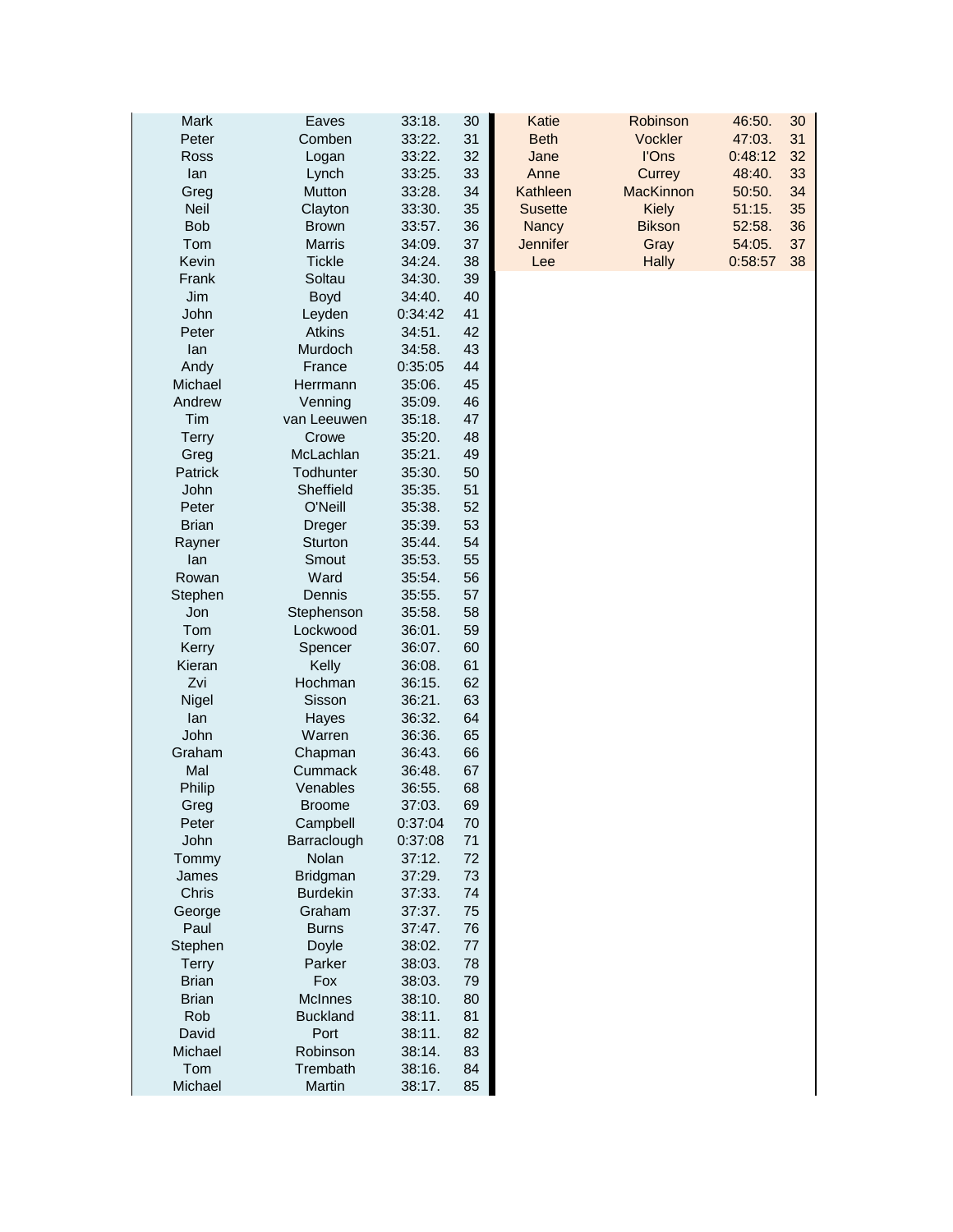| Marc                   | Vining           | 0:38:20 | 86             |               |              |        |
|------------------------|------------------|---------|----------------|---------------|--------------|--------|
| Cesar                  | Puertolas        | 38:29.  | 87             |               |              |        |
| <b>Neil</b>            | McKenzie         | 38:36.  | 88             |               |              |        |
| David                  | Bachmayer        | 38:37.  | 89             |               |              |        |
| Graham                 | Boyd             | 38:37.  | 90             |               |              |        |
| Peter John             | Phillips         | 38:37.  | 91             |               |              |        |
| Michael                | Munro            | 38:40.  | 92             |               |              |        |
| Robert                 | White            | 38:51.  | 93             |               |              |        |
| John                   | Gillett          | 38:52.  | 94             |               |              |        |
| Doug                   | Grace            | 38:55.  | 95             |               |              |        |
| Robert                 | Siebert          | 38:57.  | 96             |               |              |        |
| Garry                  | Palmer           | 39:06.  | 97             |               |              |        |
| Michael                | Johnson          | 39:08.  | 98             |               |              |        |
| Peter                  | Imerson          | 39:10.  | 99             |               |              |        |
| Bill                   | MacRow           | 39:19.  | 100            |               |              |        |
| John                   | McDonnell        | 39:35.  | 101            |               |              |        |
| John                   | <b>McCaffery</b> | 39:42.  | 102            |               |              |        |
| Kent                   | Wells            | 39:43.  | 103            |               |              |        |
| Richard                | Croften          | 0:39:45 | 104            |               |              |        |
| Neil                   | McDowell         | 39:54.  | 105            |               |              |        |
| <b>Brian</b>           | Donnellan        | 39:58.  | 106            |               |              |        |
| Greg                   | Zobel            | 40:02.  | 107            |               |              |        |
| Ross                   | Hansen           | 40:06.  | 108            |               |              |        |
| Gary                   | Inger            | 40:07.  | 109            |               |              |        |
| Peter                  | Ruthven          | 40:17.  | 110            |               |              |        |
| Noel                   | Nunan            | 40:21.  | 111            |               |              |        |
| Keith                  | <b>Badger</b>    | 40:22.  | 112            |               |              |        |
| John                   | Gribble          | 40:44.  | 113            |               |              |        |
| Paul                   | Cambridge        | 41:11.  | 114            |               |              |        |
| Chris                  | Doe              | 41:52.  | 115            |               |              |        |
| David                  | Wagstaff         | 42:27.  | 116            |               |              |        |
| Stan                   | Willis           | 42:35.  | 117            |               |              |        |
| Michael                | Loveridge        | 42.50   | 118            |               |              |        |
| John                   | Stolz            | 42:52.  | 119            |               |              |        |
| <b>Steven</b>          | Parsons          | 43:10.  | 120            |               |              |        |
| Ray                    | Kiely            | 43:10.  | 121            |               |              |        |
| James                  | Nicholson        | 43:28.  | 122            |               |              |        |
| David                  | Goulding         | 43:35.  | 123            |               |              |        |
| <b>Rick</b>            | Adams            | 43:40.  | 124            |               |              |        |
|                        | Warren           | 43:43.  | 125            |               |              |        |
| James                  | Segall           | 43:47.  | 126            |               |              |        |
| Selwyn                 | Elliot           | 44:20.  | 127            |               |              |        |
| Lyall<br>Simon         | Earthrowl        | 44:32.  | 128            |               |              |        |
| Hugh                   |                  | 45:29.  | 129            |               |              |        |
|                        | <b>MacNally</b>  |         |                |               |              |        |
| Anthony<br><b>Mick</b> | Smuts            | 45:31.  | 130            |               |              |        |
|                        | Hooper           | 45:42.  | 131            |               |              |        |
| <b>Barry</b>           | Carpenter        | 45:53.  | 132            |               |              |        |
| lan                    | <b>Borchert</b>  | 47:32.  | 133            |               |              |        |
| Peter                  | Kendall          | 48:29.  | 134            |               |              |        |
| Anthony                | George           | 52:24.  | 135            |               |              |        |
| David                  | Coyne            | 53:11.  | 136            |               |              |        |
| Paul                   | Ellercamp        | 84.09   | 137            |               |              |        |
|                        | $55 - 59$        |         |                |               | $55 - 59$    |        |
| Peter                  | Suba             | 28:39.  | 1              | <b>Denise</b> | Elder        | 34:34. |
| Greg                   | Reddan           | 29:26.  | $\overline{2}$ | Elizabeth     | <b>Bates</b> | 34:53. |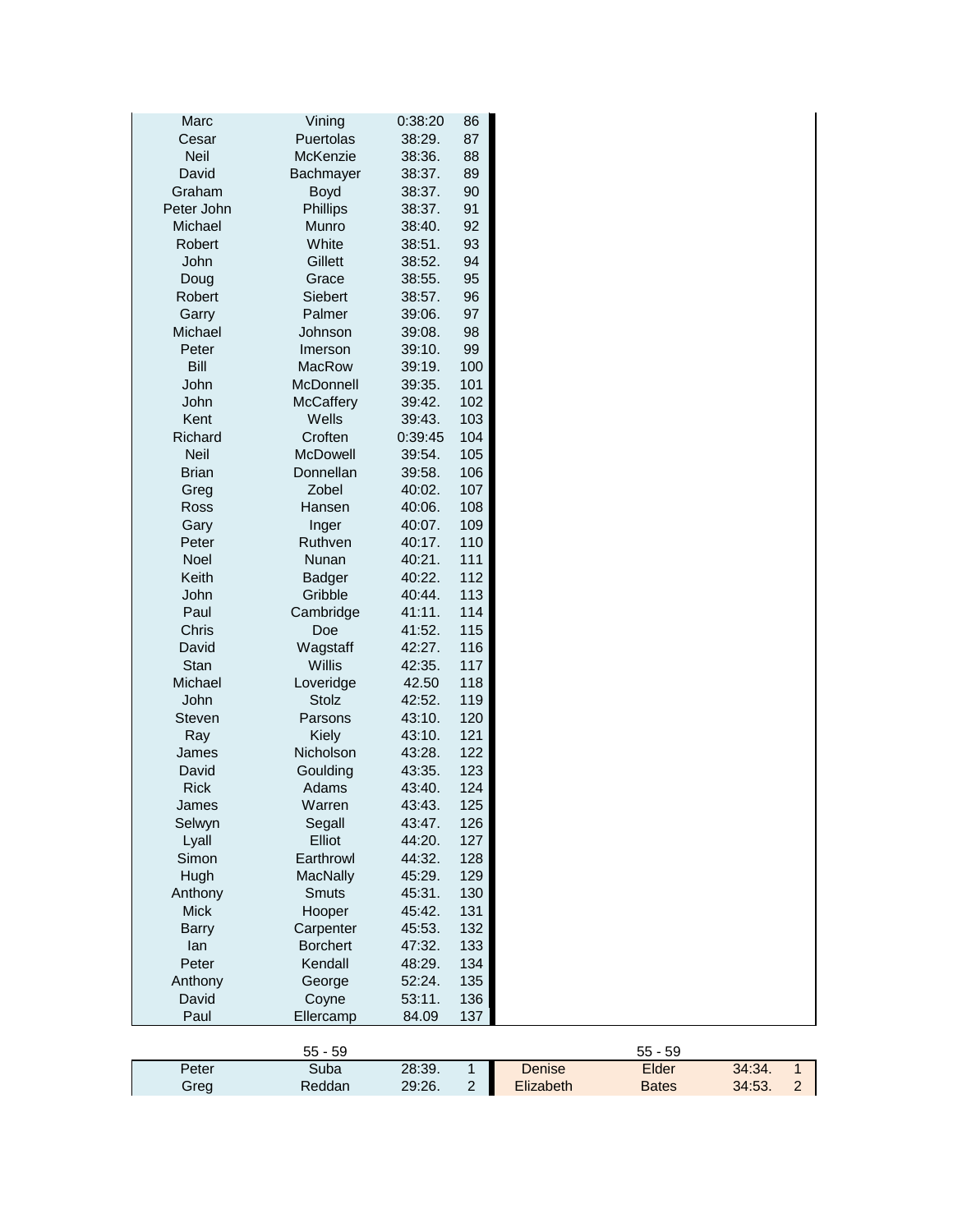| Jonathan             | Patterson             | 30:23.           | $\ensuremath{\mathsf{3}}$ | Jennifer         | Hole               | 36:29. | $\ensuremath{\mathsf{3}}$ |
|----------------------|-----------------------|------------------|---------------------------|------------------|--------------------|--------|---------------------------|
| Charles              | <b>Richards</b>       | 30:28.           | $\overline{\mathbf{r}}$   | <b>Barbara</b>   | Gruber             | 36:35. | $\overline{4}$            |
| <b>Terry</b>         | McGee                 | 30:32.           | 5                         | Lib              | Ruytenberg         | 36:38. | $\sqrt{5}$                |
| Mike                 | Jessop                | 30:35.           | $6\phantom{1}6$           | Carolyn          | Young              | 37:05. | $\,6$                     |
| Michael              | Williams              | 30:47.           | $\overline{7}$            | Lyn              | Watson             | 37:52. | $\overline{7}$            |
| <b>Barry</b>         | Aplin                 | 31:15.           | 8                         | Jill             | Allen              | 38:32. | $\bf8$                    |
| Phillip              | <b>Mathers</b>        | 32:03.           | 9                         | Jeannette        | <b>Lloyd Jones</b> | 39:31. | $\boldsymbol{9}$          |
| Jeff                 | Rowe                  | 32.17            | 10                        | Catherine        | Jones              | 39:59. | 10                        |
| Jeff                 | Clegg                 | 32.21            | 11                        | Robyn            | <b>McIntyre</b>    | 40:00. | 11                        |
| Graeme               | Washington            | 32:37.           | 12                        | Valerie          | Hoggett            | 40:04. | 12                        |
| Paul                 | Mayberry              | 32:40.           | 13                        | <b>Terry</b>     | Carter             | 40:21. | 13                        |
| Greg                 | Turner                | 32:41.           | 14                        | Sue              | Mason-Cox          | 41:47. | 14                        |
| Peter                | Burge-Lopez           | 33:25.           | 15                        | Elizabeth        | Harvey             | 42:40. | 15                        |
| Craig                | White                 | 34:03.           | 16                        | Eleanor          | Quin               | 42:57. | 16                        |
| Alan                 | Rowe                  | 34:03.           | 17                        | Cecily           | <b>Black</b>       | 43:02. | 17                        |
| Leigh                | <b>Betts</b>          | 34:09.           | 18                        | Sally            | <b>MacFarlane</b>  | 44:11. | 18                        |
| Greg                 | Stebbing              | 34:12.           | 19                        | Pamela           | Gerrish            | 44:38. | 19                        |
| Patrick              | Knight                | 34:16.           | 20                        | Vivienne         | Degenhardt         | 45:03. | 20                        |
| <b>Rick</b>          | Barraclough           | 34:19.           | 21                        | Julie            | Elley              | 45:21. | 21                        |
| Greg                 | West                  | 34:24.           | 22                        | Lesley           | Wall               | 45:39. | 22                        |
| Phillip              | Treloar               | 34:33.           | 23                        | <b>Christine</b> | <b>Beard</b>       | 45:39. | 23                        |
|                      | Irwin                 | 34:42.           | 24                        | Sandra           | <b>Fuller</b>      | 46:04. | 24                        |
| Guy<br>Raz           | Burtonwood            | 34:42.           | 25                        | Anne             | <b>Carless</b>     | 48:02. | 25                        |
| Allan                | Coker                 | 34:55.           | 26                        | Caria            | Davidson           | 48:10. | 26                        |
|                      | Pile                  |                  | 27                        | Keri             | Gazzard            |        | 27                        |
| Greg                 |                       | 35:02.           |                           |                  | Adams              | 49:59. |                           |
| Kerry<br>Wallace     | Seibold               | 35:24.           | 28<br>29                  | Carol<br>Hinka   |                    | 53:13. | 28                        |
| lan                  | Smith<br><b>Baird</b> | 35:25.<br>35:27. | 30                        |                  | Haisma             | 15:18. | 29                        |
| John                 | <b>Masters</b>        | 35:37.           | 31                        |                  |                    |        |                           |
| Peter                | Prince                | 35:48.           | 32                        |                  |                    |        |                           |
| <b>Brian</b>         | Hall                  | 35:57.           | 33                        |                  |                    |        |                           |
| <b>Wayne Phillip</b> | Johnson               | 36:20.           | 34                        |                  |                    |        |                           |
| Kerry                | Savige                | 36:39.           | 35                        |                  |                    |        |                           |
| <b>Terry</b>         | Seymour               | 36:57.           | 36                        |                  |                    |        |                           |
| Peter                | <b>Bennett</b>        | 37:11.           | 37                        |                  |                    |        |                           |
| Graham               | Mailander             |                  |                           |                  |                    |        |                           |
|                      | McQuillen             | 37:22.           | 38                        |                  |                    |        |                           |
| Anthony              |                       | 37:30.           | 39                        |                  |                    |        |                           |
| John                 | Franks                | 37:50.           | 40                        |                  |                    |        |                           |
| Richard              | Harvey                | 38:00.           | 41                        |                  |                    |        |                           |
| Peter                | Robinson              | 38:08.           | 42                        |                  |                    |        |                           |
| Warren               | Stanborough           | 38:15.           | 43                        |                  |                    |        |                           |
| David                | Robinson              | 38:33.           | 44                        |                  |                    |        |                           |
| lan                  | Ritchie               | 38:36.           | 45                        |                  |                    |        |                           |
| Gerard               | Collins               | 39:03.           | 46                        |                  |                    |        |                           |
| Alec                 | Watson                | 39:07.           | 47                        |                  |                    |        |                           |
| Phillip              | McMahon               | 39:15.           | 48                        |                  |                    |        |                           |
| <b>Robert</b>        | Watson                | 39:37.           | 49                        |                  |                    |        |                           |
| Ray                  | Adams                 | 39:45.           | 50                        |                  |                    |        |                           |
| Peter                | Mitchell              | 39:47.           | 51                        |                  |                    |        |                           |
| Rodney               | Greensill             | 39:55.           | 52                        |                  |                    |        |                           |
| Stephen              | <b>Brown</b>          | 40:06.           | 53                        |                  |                    |        |                           |
| Steven               | Saxton                | 40:14.           | 54                        |                  |                    |        |                           |
| Peter                | Court                 | 40:22.           | 55                        |                  |                    |        |                           |
| Tim                  | Cooper                | 40:28.           | 56                        |                  |                    |        |                           |
| Gary                 | <b>McGoldrick</b>     | 40:30.           | 57                        |                  |                    |        |                           |
| <b>Barry</b>         | O'Connell             | 40:30.           | 58                        |                  |                    |        |                           |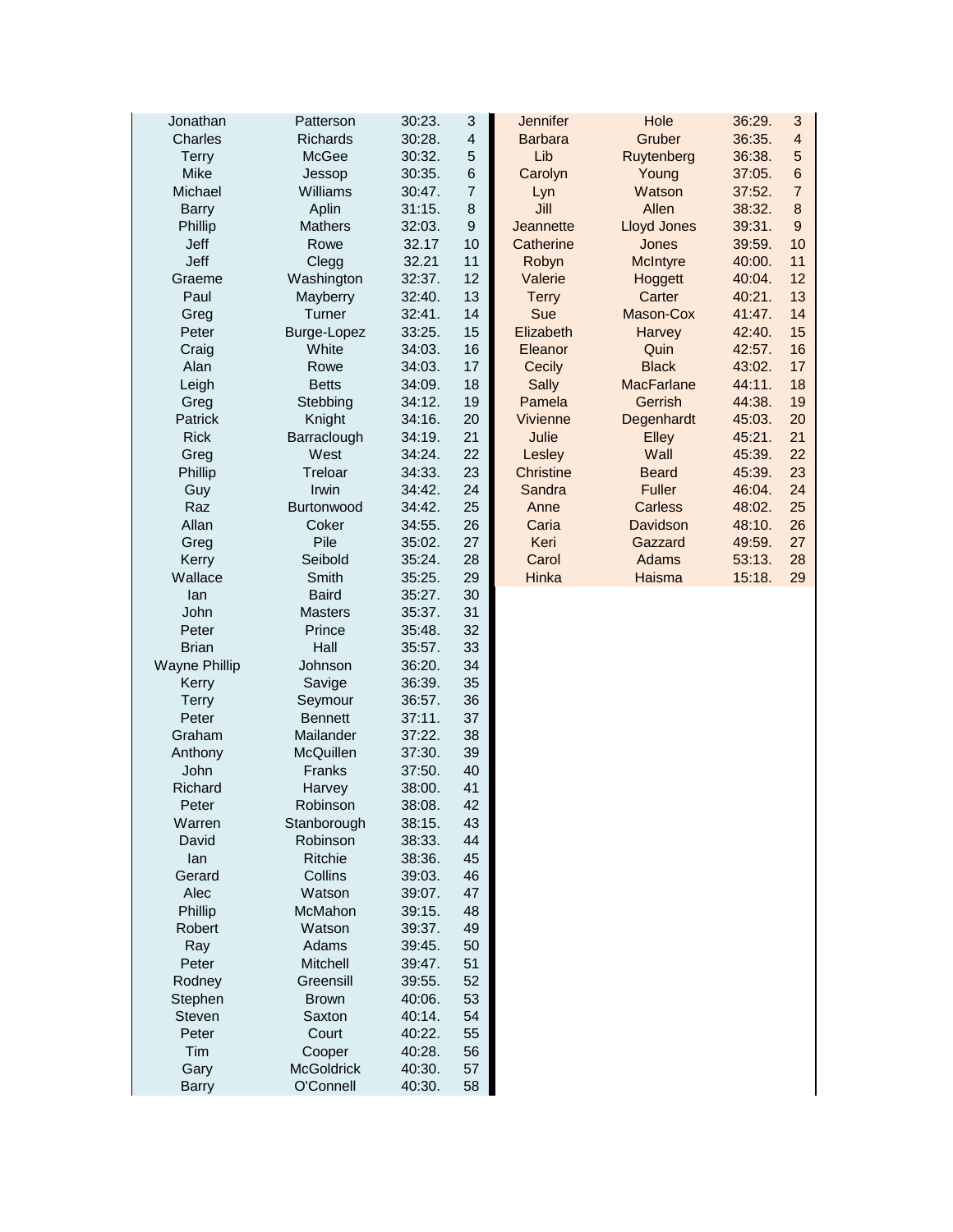| <b>Ross</b>    | <b>Bell</b>    | 40:45. | 59 |
|----------------|----------------|--------|----|
| Richard        | Hultgren       | 40:47. | 60 |
| Jason          | Smith          | 40:50. | 61 |
| Denis          | <b>Byrne</b>   | 41:00. | 62 |
| <b>Chris</b>   | Power          | 41:18. | 63 |
| Richard        | <b>Hennes</b>  | 42:05. | 64 |
| Peter          | Brunninghausen | 42:22. | 65 |
| Tony           | Newcombe       | 42:30. | 66 |
| <b>Bernard</b> | Nolan          | 43:08. | 67 |
| <b>Bryan</b>   | Raphael        | 43:21. | 68 |
| Jeffrey        | Garratt        | 43:42. | 69 |
| Sean           | Gibney         | 43:57. | 70 |
| <b>Bill</b>    | <b>Bates</b>   | 44:22. | 71 |
| Peter          | Ware           | 44:36. | 72 |
| Lewis          | Crowe          | 44:48. | 73 |
| John           | Hudson         | 44:59. | 74 |
| <b>Keith</b>   | Morgan         | 45:09. | 75 |
| David          | <b>Harris</b>  | 45:21. | 76 |
| Peter          | Thomas         | 46:34. | 77 |
| Stephen        | <b>Marks</b>   | 47:08. | 78 |
| Alastair       | Duggin         | 47:35. | 79 |
| Murray         | Hale           | 50:21. | 80 |
| Ronald         | Gerrish        | 51:32. | 81 |
| Tony           | Patterson      | 53:17. | 82 |
| Russel         | Hughes         | 53:20. | 83 |

|              | $60 - 64$         |        |                  |                 | $60 - 64$      |        |                 |
|--------------|-------------------|--------|------------------|-----------------|----------------|--------|-----------------|
| Cyril        | <b>Baldock</b>    | 30:03. | $\mathbf{1}$     | Janice          | Croft          | 32:20. | $\mathbf{1}$    |
| <b>Bruce</b> | <b>Baird</b>      | 31.45  | $\overline{c}$   | <b>Elly</b>     | Fleig          | 35:54. | $\overline{c}$  |
| Leigh        | <b>Tickle</b>     | 31:52. | 3                | Stephanie       | Lymburger      | 37:41. | 3               |
| John         | Gudgeon           | 32:26. | $\overline{4}$   | <b>Jeanette</b> | Ashton         | 38:27. | $\overline{4}$  |
| Rod          | Couch             | 32:32. | 5                | Virginia        | Head           | 41:09. | 5               |
| Phillip      | Harding           | 32:35. | $\,6$            | <b>Chris</b>    | Dayman         | 42:15. | $6\phantom{1}6$ |
| Peter        | <b>MacCormick</b> | 32.26  | $\overline{7}$   | Rosslyn         | <b>Skinner</b> | 48:37. | $\overline{7}$  |
| John         | Caporn            | 32:39. | 8                |                 |                |        |                 |
| <b>Bob</b>   | <b>McCoid</b>     | 33:10. | $\boldsymbol{9}$ |                 |                |        |                 |
| Peter        | <b>McMahon</b>    | 33.24  | 10               |                 |                |        |                 |
| Simon        | Thorn             | 34:09. | 11               |                 |                |        |                 |
| Bill         | <b>Phillips</b>   | 34:20. | 12               |                 |                |        |                 |
| Sidney       | Allen             | 34:28. | 13               |                 |                |        |                 |
| Scott        | Crawford          | 35:08. | 14               |                 |                |        |                 |
| Tony         | Frost             | 35:15. | 15               |                 |                |        |                 |
| John         | Duggin            | 35:30. | 16               |                 |                |        |                 |
| Con          | Duyvestyn         | 35:43. | 17               |                 |                |        |                 |
| Robert       | Virgona           | 36:03. | 18               |                 |                |        |                 |
| Thomas       | Wilmot            | 36:46. | 19               |                 |                |        |                 |
| Julian       | Lymburger         | 36:52. | 20               |                 |                |        |                 |
| Graeme       | Taylor            | 37:38. | 21               |                 |                |        |                 |
| John         | Mader             | 37:47. | 22               |                 |                |        |                 |
| Tony         | Corlass           | 38:04. | 23               |                 |                |        |                 |
| Walter       | <b>Noble</b>      | 38:20. | 24               |                 |                |        |                 |
| lan          | <b>Bennett</b>    | 38.44  | 25               |                 |                |        |                 |
| Ken          | Porter            | 38:49. | 26               |                 |                |        |                 |
| <b>Jack</b>  | Stening           | 39:11. | 27               |                 |                |        |                 |
| Michael      | <b>Hewitt</b>     | 39:21. | 28               |                 |                |        |                 |
| Robert       | <b>Barr</b>       | 40:11. | 29               |                 |                |        |                 |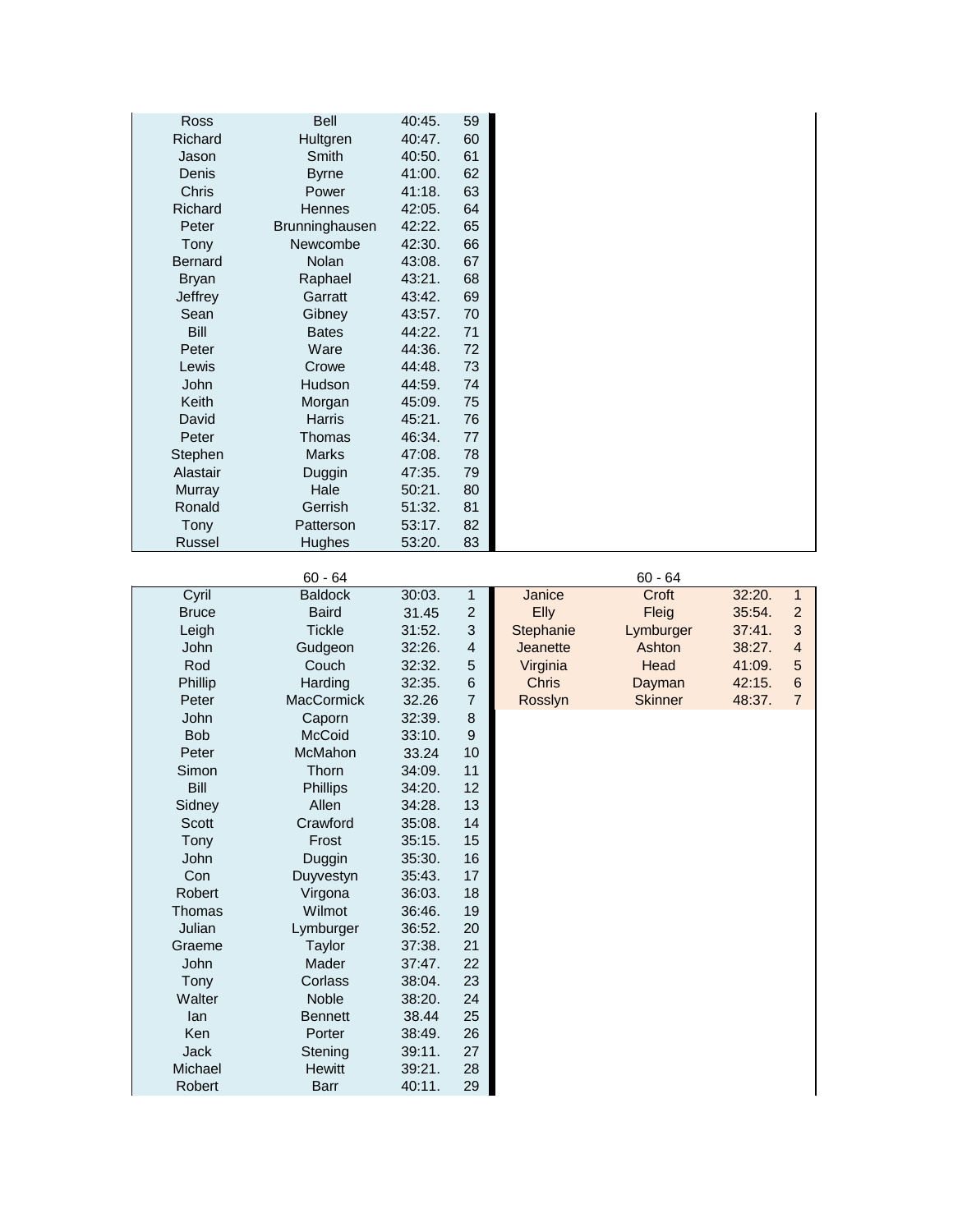| <b>John</b>   | Konrads         | 40:28. | 30 |
|---------------|-----------------|--------|----|
| <b>Neil</b>   | Sowerby         | 40:48. | 31 |
| <b>Noel</b>   | Richardson      | 41:23. | 32 |
| Peter         | Purcell         | 41:37. | 33 |
| Anthony       | Quinn           | 42:21. | 34 |
| <b>Robert</b> | O'Brien         | 42:28. | 35 |
| George        | Alpen           | 42:52. | 36 |
| <b>Norm</b>   | Toward          | 43:01. | 37 |
| <b>Mike</b>   | Watterson       | 43:21. | 38 |
| Michael       | Lawrence-Slater | 43:48. | 39 |
| Geoff         | Purcell         | 43:50. | 40 |
| Tony          | Johnson         | 43:55. | 41 |
| Christopher   | Lawson          | 44:49. | 42 |
| <b>Keith</b>  | Mountford       | 45:16. | 43 |
| <b>Dennis</b> | Spring          | 46:42. | 44 |
| Mike          | <b>Hallett</b>  | 47:26. | 45 |
| Allan         | Scott           | 47:49. | 46 |
| <b>John</b>   | Fuller          | 48:09. | 47 |
| John          | Sourry          | 58:01. | 48 |
| Ken           | <b>Ross</b>     | 01:54. | 49 |

|               | $65 - 69$ |        |                |
|---------------|-----------|--------|----------------|
| <b>Robert</b> | Hooper    | 31:58. | 1              |
| James         | Crawford  | 32:04. | 2              |
| Neville John  | de Mestre | 33:46. | 3              |
| Graeme        | Farrell   | 35:24. | 4              |
| John          | Havilah   | 36:18. | 5              |
| Bill          | Cambridge | 37.03  | 6              |
| Roy           | Swan      | 38:32. | $\overline{7}$ |
| Peter         | Henderson | 40:09. | 8              |
| Rex           | Neale     | 41:10. | 9              |
| James         | Reynolds  | 43:11. | 10             |
| Jeffrey       | Kernot    | 45:50. | 11             |
| Max Barry     | Crummy    | 46:10. | 12             |
| lan           | Duncan    | 47.34  | 13             |
| Bert          | Carter    | 50:12. | 14             |

|       | 4<br>′∪ -        |        |   |        | $70^{\circ}$<br>'∪ - |        |                |
|-------|------------------|--------|---|--------|----------------------|--------|----------------|
| ony   | Dunn             | 36:37. |   | Denise | Robertson            | 39:02. |                |
| Garrv | <b>Beresford</b> | 38:47. | - | Moya   | Harris               | 47:54. | $\overline{ }$ |

|              | $75+$       |        |        | $75+$ |
|--------------|-------------|--------|--------|-------|
| Clive        | Condie      | 40:53. | 4      |       |
| Geoff        | <b>Ross</b> | 45:47. |        |       |
| Jack         | Wright      | 51:57. | 2<br>ັ |       |
| <b>Neill</b> | ∟atimer     | 52:26. | 4      |       |

|                | <b>ASSISTED</b> |        |
|----------------|-----------------|--------|
| <b>Belinda</b> | Lorking-Tanner  | 38:36. |
| Sue            | Griffin         | 38:47. |
| Peter          | Homann          | 40:23. |
| Roslyn         | Earthrowl       | 41:28. |
| Martin         | McEniery        | 41:31. |
| Vivenne        | Donkin          | 41:45. |
| Kerry          | Rose            | 43:01. |
| John           | Hatfield        | 46:22. |